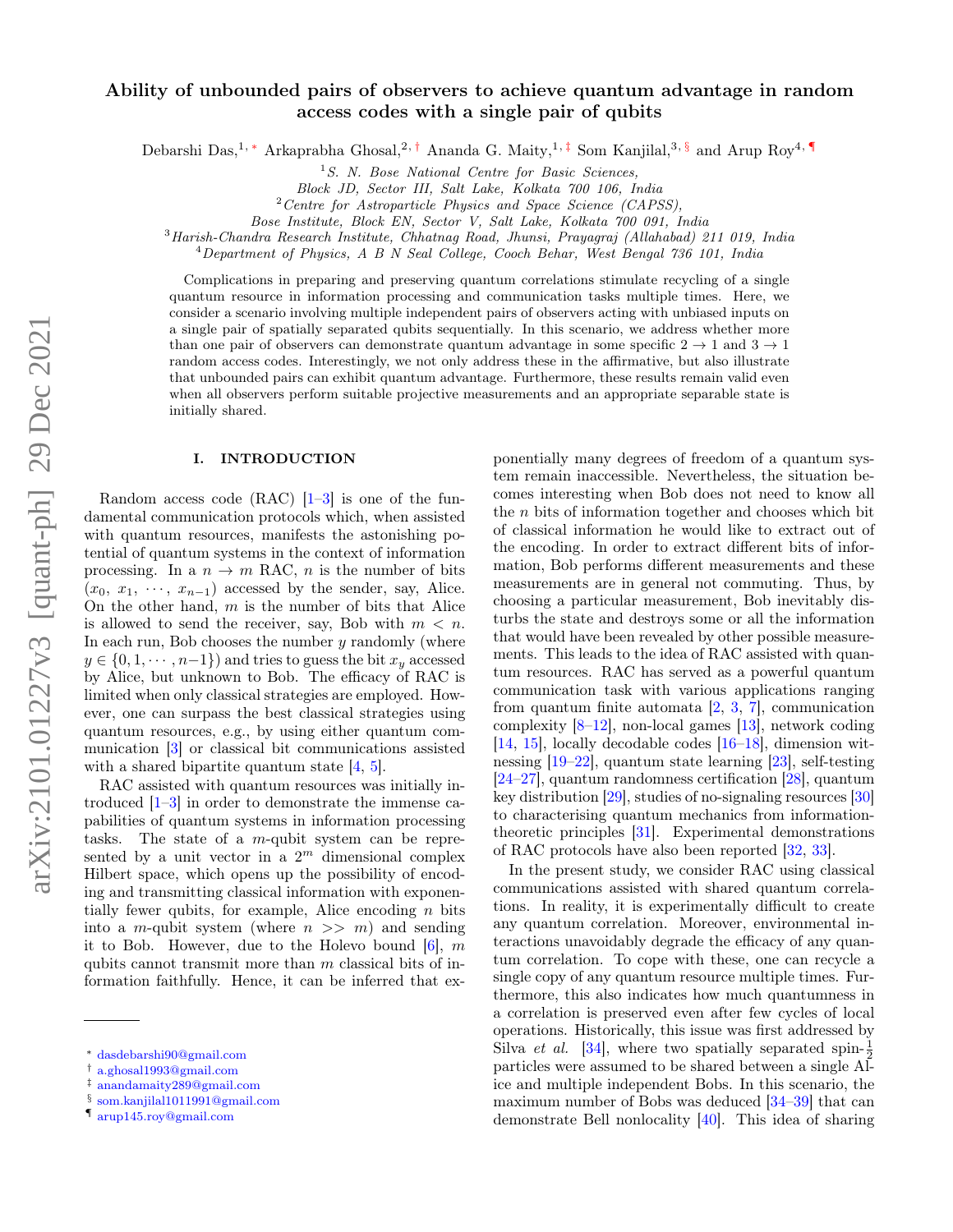quantum correlations by multiple sequential observers has been extended in different contexts as well [\[41–](#page-5-26)[56\]](#page-6-0). The applications of sequential sharing of quantum correlations in different information processing tasks have also been demonstrated [\[27,](#page-5-16) [57](#page-6-1)[–63\]](#page-6-2). In all these studies, multiple observers performing sequential measurements on only one qubit have been considered, whereas the present study contemplates multiple observers performing sequential measurements on each of the two qubits. This is a more general and practical scenario for reutilizing quantum correlations in commercial quantum technologies.

In particular, we focus on recycling a single quantum resource in sequentially carrying out RAC tasks multiple times. Here, we consider the scenario where a two-qubit state is shared between two spatially separated wings. Multiple independent Alices (say, Alice<sup>1</sup>, Alice<sup>2</sup>, Alice<sup>3</sup>,  $\cdots$ ) and multiple independent Bobs (say, Bob<sup>1</sup>, Bob<sup>2</sup>,  $Bob<sup>3</sup>, \cdots$  act sequentially on the first and second qubit respectively with unbiased inputs. At first,  $Alice^1-Bob^1$ executes the RAC task with the initially shared two-qubit state. Afterwards, Alice<sup>1</sup> passes her qubit to Alice<sup>2</sup> and  $Bob<sup>1</sup>$  passes his qubit to  $Bob<sup>2</sup>$ . Next, Alice<sup>2</sup>-Bob<sup>2</sup> also passes the two qubits to Alice<sup>3</sup>-Bob<sup>3</sup> after performing the RAC task and so on.

In the above scenario, we show that unbounded pairs of Alice-Bob (i.e., Alice<sup>1</sup>-Bob<sup>1</sup>, Alice<sup>2</sup>-Bob<sup>2</sup>,  $\cdots$ ) can gain quantum advantage in executing RAC tasks. Specifically, we demonstrate that the above result holds 1) when all pairs always perform some particular  $2 \rightarrow 1$  RAC, 2) when all pairs always perform some particular  $3 \rightarrow 1$ RAC task, 3) when each of the pairs always performs either a  $2 \rightarrow 1$  RAC or a  $3 \rightarrow 1$  RAC independent of other pairs, 4) when each pair performs a  $2 \rightarrow 1$  RAC and a  $3 \rightarrow 1$  RAC with different probabilities independent of other pairs. While comparing the classical and quantum strategies to demonstrate quantum advantage, we restrict the amount of shared classical bits to be equal to the amount of shared quantum bits. This constraint is quite natural in the sense that classical bits, similar to qubits, are expensive resources [\[5,](#page-5-2) [64](#page-6-3)[–66\]](#page-6-4). Since, the aforementioned scenario involves two qubits, quantum strategies are compared with the classical ones assisted with two bits from a common source.

The rest of the paper is arranged as follows. In Section [II](#page-1-0) we review the  $2 \rightarrow 1$  and  $3 \rightarrow 1$  RAC protocols assisted with classical communication and a two-qubit state. The scenario considered by us and the main results are presented in Section [III.](#page-1-1) Finally, we conclude with a short discussion in Section [IV.](#page-4-2)

## <span id="page-1-0"></span>II.  $2 \rightarrow 1$  AND  $3 \rightarrow 1$  RAC PROTOCOLS ASSISTED WITH CLASSICAL COMMUNICATION AND A TWO-QUBIT STATE

Let us now describe the  $n \to 1$  (with  $n \in \{2,3\}$ ) RAC protocol using limited classical communication and shared two-qubit state. At first, Alice is given a string of *n* bits  $x = (x_0, x_1, \dots, x_{n-1})$  chosen randomly from a uniform distribution with  $x_i \in \{0,1\}$  for all  $i \in$  $\{0, 1, \dots, n-1\}$ . Next, depending on the input bit string, Alice performs one of the  $2<sup>n</sup>$  dichotomic measurements denoted by  $A_{x_0x_1\cdots x_{n-1}}$  on her qubit. The outcome of the measurement  $A_{x_0x_1\cdots x_{n-1}}$  is denoted by  $a_{x_0x_1\cdots x_{n-1}} \in \{0,1\}.$  Alice then communicates the outcome of her measurement to Bob with one bit of information. Next, Bob tries to guess one of the *n* bits  $x_y$ (with  $y \in \{0, 1, \dots, n-1\}$ ) given to Alice (in each run  $y$  is chosen randomly). For this purpose, Bob performs one of the *n* dichotomic measurements denoted by  $B_y$ on his qubit. The outcome of the measurement  $B<sub>y</sub>$  is denoted by  $b_y \in \{0, 1\}$ . Finally, Bob's guess is given by  $a_{x_0x_1\cdots x_{n-1}} \oplus b_y$ . Hence, the RAC task will be successful, i.e., Bob's guess will be correct if and only if  $a_{x_0x_1\cdots x_{n-1}} \oplus b_y = x_y.$ 

In the present study, we will quantify the efficacy of the RAC protocol by minimum success probability defined as,

$$
P_{\text{Min}}^{n-1} = \min_{x_0, x_1, \cdots, x_{n-1}, y} \ P(a_{x_0 x_1 \cdots x_{n-1}} \oplus b_y = x_y). \quad (1)
$$

## <span id="page-1-1"></span>III. RESULTS

We consider a scenario involving multiple independent Alices and multiple independent Bobs as described in Fig. [1.](#page-2-0) Alice<sup>1</sup>-Bob<sup>1</sup> initially shares one pair of qubit in the singlet state,  $|\psi^{-}\rangle = \frac{1}{\sqrt{2}}$  $\frac{1}{2}(|01\rangle - |10\rangle)$ . This first pair performs the aforementioned RAC task and then, Alice<sup>1</sup>, Bob<sup>1</sup> pass their particles to Alice<sup>2</sup>, Bob<sup>2</sup> respectively. Alice<sup>2</sup>, Bob<sup>2</sup> also pass their particles to Alice<sup>3</sup>, Bob<sup>3</sup> respectively after executing the RAC. In this way, the process continues. Note that each of the observers act with unbiased inputs. Here we want to find out how many pairs of Alice and Bob can exhibit quantum advantage. If any pair performs projective measurements, it will disturb the state maximally and the next pair may not get any quantum advantage. Hence, in order to continue the above sequential RAC task with multiple pairs of Alice-Bob, we consider weak measurements by all pairs. We should choose the weak measurement formalism in such a way that the disturbance due to this measurement is minimized for any given amount of information gain [\[34\]](#page-5-23). One such example is unsharp measurement (a particular class of Positive Operator-Valued Measure or POVM) [\[67\]](#page-6-5) with generalized von Neumann-Lüders state-transformation rule [\[35,](#page-5-27) [42\]](#page-5-28).

In the present paper, we consider two particular RAC tasks. The first one is the  $2\to1$  RAC task assisted with two (quantum or classical) bits, shared from a common source and having maximally mixed marginal at the receiver's end. In the classical strategy, a source produces two correlated bits which are shared by Alice and Bob. The two binary values 0 and 1 of Bob's bit are equiprobable. Consequently, Alice's encoding and Bob's decoding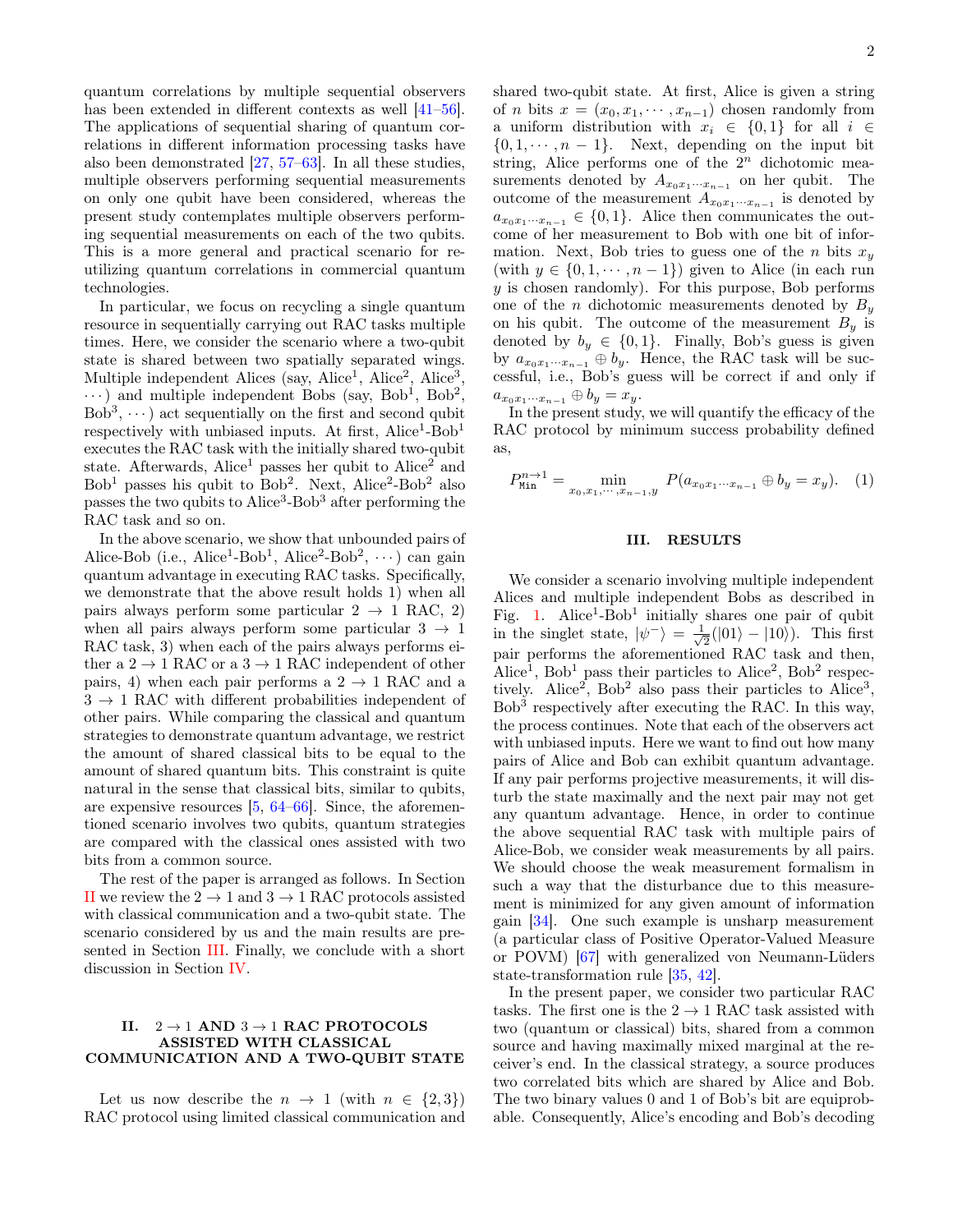<span id="page-2-0"></span>

FIG. 1: Scenario for performing  $n \to 1$  RAC task with multiple pairs of observers sequentially.

strategies are now assisted with these bits. The minimum success probability of such a classical RAC task is always less than or equal to  $\frac{1}{2}$  [\[5\]](#page-5-2). In case of quantum strategy, two-qubit states with maximally mixed marginal at Bob's end can only be shared in the context of this task and  $P_{\text{Min}}^{2 \to 1} > \frac{1}{2}$  implies quantum advantage.

Another RAC task that we consider is the  $3 \rightarrow 1$  RAC task assisted with two (quantum or classical) bits shared from a common source. There is no restriction on the marginals of the shared bits in this case. For classical strategies, the minimum success probability is always less than or equal to  $\frac{1}{2}$  [\[5\]](#page-5-2). Hence,  $P_{Min}^{3\rightarrow1} > \frac{1}{2}$  ensures quantum advantage.

Suppose the pair Alice<sup>k</sup>-Bob<sup>k</sup> for arbitrary  $k \in$  $\{1, 2, \dots\}$  performs the above RAC using the shared Belldiagonal state,

<span id="page-2-1"></span>
$$
\rho_{AB}^k = \frac{1}{4} \left( \mathbf{I}_4 + \sum_{i=1}^3 t_{ii}^k \sigma_i \otimes \sigma_i \right), \tag{2}
$$

where  $(t_{uu}^k)^2 \ge (t_{vv}^k)^2 \ge (t_{ww}^k)^2$  for an arbitrary choice of  $u \neq v \neq w \in \{1, 2, 3\}; \sigma_i$  with  $i = 1, 2, 3$  are the three Pauli matrices.

Next, let us present the encoding-decoding strategies adopted by the pair  $\text{Alice}^k\text{-Bob}^k$ . In case of the  $2 \rightarrow 1$  RAC, Alice<sup>k</sup> performs one of the four POVMs denoted by  $A_{x_0x_1}^k \equiv \{E_{x_0x_1}^{k,0}, E_{x_0x_1}^{k,1}\}$  with  $(x_0, x_1) \in$  $\{(00), (01), (10), (11)\},$  where

<span id="page-2-4"></span>
$$
E_{x_0x_1}^{k, a_{x_0x_1}^k} = \frac{1}{2} \left[ \mathbf{I}_2 + \lambda^k \left( -1 \right)^{a_{x_0x_1}^k} \left( \hat{u}_{x_0x_1}^k \cdot \vec{\sigma} \right) \right]. \tag{3}
$$

Bob<sup>k</sup> performs one of the two POVMs denoted by  $B_y^k \equiv$  ${E_y^{k,0}, E_y^{k,1}}$  with  $y \in \{0,1\}$ , where

<span id="page-2-5"></span>
$$
E_y^{k, b_y^k} = \frac{1}{2} \left[ \mathbf{I}_2 + \eta^k \left( -1 \right)^{b_y^k} \left( \hat{v}_y^k \cdot \vec{\sigma} \right) \right]. \tag{4}
$$

Here  $\lambda^k$ ,  $\eta^k \in (0,1]$  are the sharpness parameters;  $\vec{\sigma} =$  $(\sigma_1, \sigma_2, \sigma_3)$ ;  $a_{x_0x_1}^k$ ,  $b_y^k \in \{0, 1\}$  denote the outcomes of the POVMs  $A_{x_0x_1}^k$  performed by Alice<sup>k</sup> and  $B_y^k$  performed by Bob<sup>k</sup> respectively. The unit vectors  $\hat{u}_{x_0x_1}^k$  and  $\hat{v}_y^k$  are given by,

<span id="page-2-7"></span><span id="page-2-6"></span>
$$
\hat{u}_{x_0x_1}^k = \left(\frac{(-1)^{x_0}t_{11}^k}{\sqrt{(t_{11}^k)^2 + (t_{22}^k)^2}}, \frac{(-1)^{x_1}t_{22}^k}{\sqrt{(t_{11}^k)^2 + (t_{22}^k)^2}}, 0\right), \quad (5)
$$

$$
\hat{v}_0^k = (1, 0, 0), \qquad \hat{v}_1^k = (0, 1, 0). \quad (6)
$$

On the other hand, for executing the aforementioned  $3 \rightarrow 1$  RAC, Alice<sup>k</sup> performs one of the eight possible POVMs denoted by  $A_{x_0x_1x_2}^k \equiv \{E_{x_0x_1x_2}^{k,0}, E_{x_0x_1x_2}^{k,1}\}$  with  $x_i \in \{0, 1\}$  for all  $i \in \{0, 1, 2\}$ , where

<span id="page-2-8"></span>
$$
E_{x_0 x_1 x_2}^{k, a_{x_0 x_1 x_2}^k} = \frac{1}{2} \left[ \mathbf{I}_2 + \lambda^k \left( -1 \right)^{a_{x_0 x_1 x_2}^k} \left( \hat{u}_{x_0 x_1 x_2}^k \cdot \vec{\sigma} \right) \right]. \tag{7}
$$

 ${\rm Bob}^k$  performs one of the three POVMs denoted by  $B_y^k$   $\equiv$  ${E_y^{k,0}, E_y^{k,1}}$  with  $y \in \{0, 1, 2\}$ , where

<span id="page-2-11"></span><span id="page-2-10"></span><span id="page-2-9"></span>
$$
E_y^{k, b_y^k} = \frac{1}{2} \left[ \mathbf{I}_2 + \eta^k \left( -1 \right)^{b_y^k} \left( \hat{v}_y^k \cdot \vec{\sigma} \right) \right]. \tag{8}
$$

We choose the unit vectors  $\hat{u}^k_{x_0x_1x_2}$  =  $\vec{u}_{x_0x_1x_2}^k$  $\frac{u_{x_0x_1x_2}}{|\vec{u}^k_{x_0x_1x_2}|}$  and  $\hat{v}^k_y$ as follows,

$$
\vec{u}_{x_0x_1x_2}^k = \left( (-1)^{x_0} t_{11}^k, \, (-1)^{x_1} t_{22}^k, \, (-1)^{x_2} t_{33}^k \right),\tag{9}
$$

$$
\hat{v}_0^k = (1, 0, 0), \quad \hat{v}_1^k = (0, 1, 0), \quad \hat{v}_2^k = (0, 0, 1).
$$
 (10)

With these, we can present the following lemma (for proof, see Appendix  $\bf{A}$ ), which will be useful for probing the main result,

<span id="page-2-3"></span>**Lemma 1.** Let  $Alice^k$ -Bob<sup>k</sup> performs the  $n \rightarrow 1$  RAC task (where  $n = 2$  or  $n = 3$ ) with a two-qubit Belldiagonal state [\(2\)](#page-2-1) using the above unsharp measurements. Then the pair achieves minimum success probability strictly greater than  $\frac{1}{2}$  if  $\min_{i \leq n} [(t_{ii}^k)^2] \neq 0$ .

Next, we want to find out the post-measurement state  $\rho_{AB}^{k+1}$  received, on average, by Alice<sup>k+1</sup>-Bob<sup>k+1</sup> from  $\widetilde{\text{Alice}}^k$ -Bob<sup>k</sup>. When Alice<sup>k</sup>-Bob<sup>k</sup> performs the  $2 \rightarrow 1$ RAC, following the generalized von Neumann-Lüder's transformation rule, we have (see Appendix [B\)](#page-7-0)

<span id="page-2-2"></span>
$$
\rho_{AB}^{k+1} = \frac{1}{8} \sum_{x_0, x_1, y=0}^{1} \left[ \sum_{\substack{a_{x_0 x_1}^k, b_y^k=0}}^{1} \left( \sqrt{E_{x_0 x_1}^{k, a_{x_0 x_1}^k}} \otimes \sqrt{E_y^{k, b_y^k}} \right) \right]
$$

$$
\rho_{AB}^k \left( \sqrt{E_{x_0 x_1}^{k, a_{x_0 x_1}^k}} \otimes \sqrt{E_y^{k, b_y^k}} \right)^{\dagger} \right]
$$

$$
= \frac{1}{4} \left( \mathbf{I}_4 + \sum_{i=1}^{3} t_{ii}^{k+1} \sigma_i \otimes \sigma_i \right). \tag{11}
$$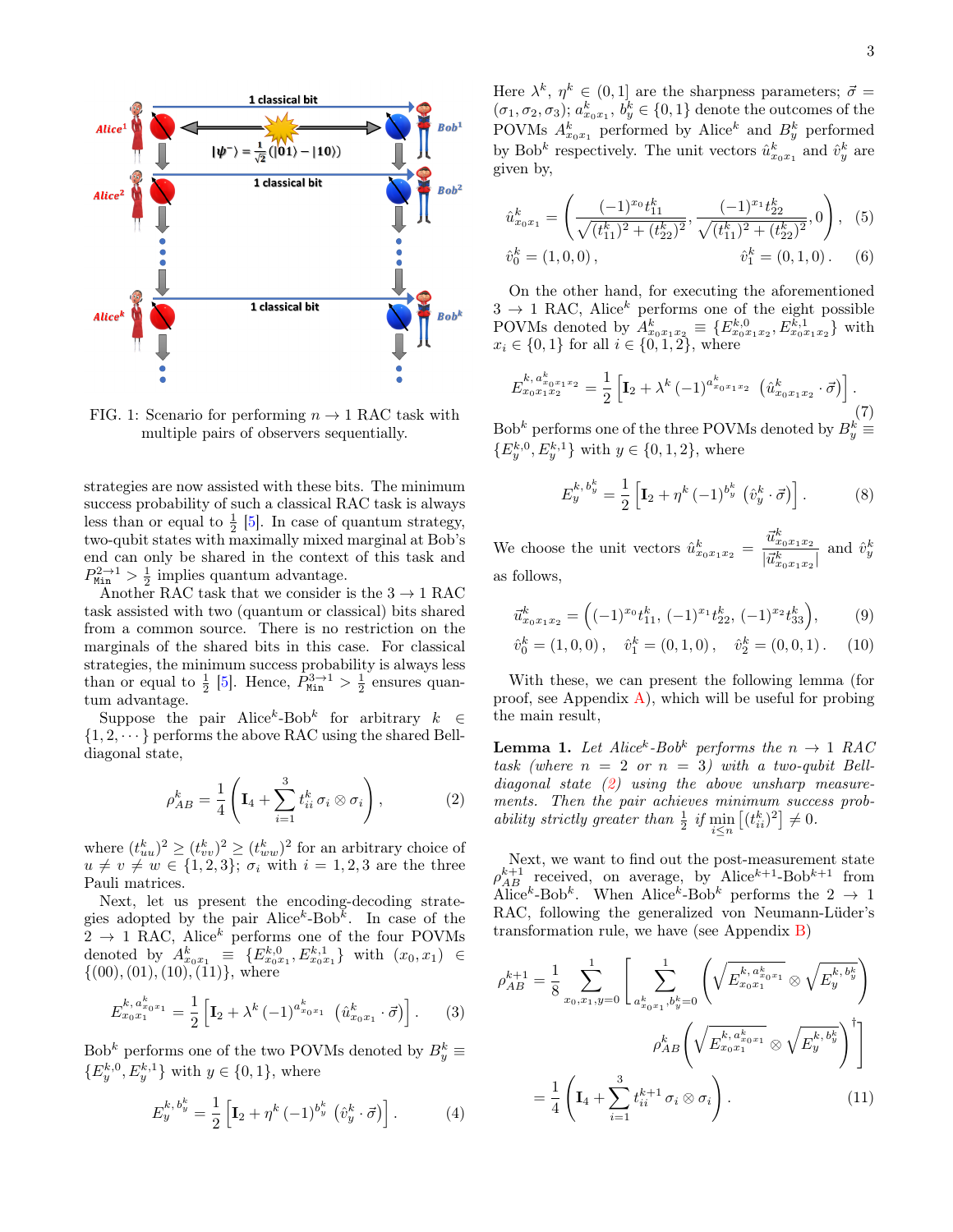4

The average is taken since we have assumed that multiple Alices or multiple Bobs act independently of each other. Here, we have also used the assumption that  $\text{Alice}^k$  and  $Bob<sup>k</sup>$  perform measurements with unbiased inputs. Similarly, when Alice<sup>k</sup>-Bob<sup>k</sup> performs the  $3 \rightarrow 1$  RAC, it is observed that the average post-measurement state  $\rho_{AB}^{k+1}$ received by Alice<sup> $k+1$ </sup>-Bob<sup>k+1</sup> has the Bell-diagonal form [\(11\)](#page-2-2) (see Appendix [C](#page-8-0) for details).

Moreover, when Alice<sup>k</sup>-Bob<sup>k</sup> performs the  $n \to 1$  RAC task (where  $n = 2$  or  $n = 3$ ) with the state [\(2\)](#page-2-1), it can be shown that  $\min_{i \leq n} \left[ (t_{ii}^{k+1})^2 \right] \neq 0$  if  $\min_{i \leq n} \left[ (t_{ii}^k)^2 \right] \neq 0$  (For details, see Appendix [B](#page-7-0) and Appendix [C\)](#page-8-0).

Now, consider that the same  $n \to 1$  RAC (i.e., either the  $2 \rightarrow 1$  or the  $3 \rightarrow 1$  RAC) is performed by each of the pairs. In such scenario, combining the above results, we can present the following: if  $Alice<sup>1</sup>-Bob<sup>1</sup>$  initially shares the singlet state, then this pair achieves  $P_{\text{Min}}^{n \to 1} > \frac{1}{2}$  (with  $n = 2$  or  $n = 3$ ) using the aforementioned unsharp measurements. Moreover, the average post-measurement state  $\rho_{AB}^2$  received by Alice<sup>2</sup>-Bob<sup>2</sup> is the Bell-diagonal state [\(2\)](#page-2-1) with  $k = 2$  and  $\min_{i \leq n} \left[ (t_{ii}^2)^2 \right] \neq 0$ . Hence, Alice<sup>2</sup>-Bob<sup>2</sup> also achieves  $P_{\text{Min}}^{n \to 1} > \frac{1}{2}$ . Subsequently, Alice<sup>3</sup>-Bob<sup>3</sup> receives the Bell-diagonal state [\(2\)](#page-2-1) with  $k = 3$  and  $\min_{i \leq n} \left[ (t_{ii}^3)^2 \right] \neq 0$  and exhibits  $P_{\text{Min}}^{n \to 1} > \frac{1}{2}$  as well. This process continues for arbitrarily many pairs. Therefore, we can present the following theorem,

<span id="page-3-0"></span>Theorem 1. Unbounded pairs of Alice and Bob can demonstrate quantum advantage either in  $2 \rightarrow 1$  RAC task assisted with two bits shared from a common source and having maximally mixed marginal at the receiver's end, or in  $3 \rightarrow 1$  RAC task assisted with two correlated bits.

Importantly, the statements of Theorem [1](#page-3-0) hold for all values of  $\lambda^k \in (0,1]$  and  $\eta^k \in (0,1]$  for all possible  $k \in$  $\{1, 2, \dots\}$ . Moreover, for the aforementioned  $n \to 1$  RAC with  $n = 2$  or  $n = 3$ , starting with any Bell-diagonal twoqubit (entangled or separable) state given by  $Eq.(2)$  $Eq.(2)$  with  $k = 1$  and  $\min_{i \in \mathbb{Z}} \left[ (t_{ii}^1)^2 \right] \neq 0$ , one gets the same result as i≤n stated in Theorem [1.](#page-3-0) Hence, the following corollary can be stated,

Corollary 1. Unbounded pairs of Alice and Bob can exhibit quantum advantage in some particular  $n \to 1$  RAC task (with  $n = 2$  or  $n = 3$ ) even when each of the observers performs suitable projective measurements and the initially shared two-qubit state belongs to a particular subset of separable states.

When  $\text{Alice}^1\text{-}\text{Bob}^1$  initially shares the singlet state and performs the aforementioned  $n \to 1$  RAC (where  $n = 2$ ) or  $n = 3$ ) using the measurements described earlier with  $\lambda^1 = \eta^1 = 1$  (i.e., projective measurements), then this pair achieves  $P_{\text{Min}}^{n \to 1} = \frac{1}{2} \left( 1 + \frac{1}{\sqrt{n}} \right)$ . This is the maximum permissible value of  $P_{\text{Min}}^{n\rightarrow 1}$  with quantum resources [\[4\]](#page-5-1). In this case also, the residual quantum correlation in the average post-measurement state is sufficient for demonstrating quantum advantage in the  $n \to 1$  RAC by unbounded pairs of Alice and Bob. Hence, a single pair of qubits can be utilized indefinitely to gain quantum advantage in some particular RAC even when the optimal quantum advantage is exhibited in the first round.

Remark: We observe that when an arbitrary pair gains a large amount of quantum advantage, then only few numbers of subsequent pairs will get 'significant' quantum advantage. On the other hand, when a pair gets a small amount of quantum advantage, a larger number of subsequent pairs can achieve 'significant' quantum advantage. Here, 'significant' quantum advantage implies that  $\left(P_{\text{Min}}^{n\to1}-\frac{1}{2}\right)$  is positive and large enough to be detected in a real experiment. Hence, there may exist a trade-off relation between the amount of quantum advantage gained by an arbitrary pair and the number of subsequent pairs exhibiting considerable amount of quantum advantage. Moreover, either of these two quantities can be increased at the expense of the other by suitably choosing the sharpness parameters of the measurements (See Appendix [D\)](#page-9-0). In practical scenario, a large but finite number of sequential pairs of observers may be required to perform some communication tasks with only one pair of qubits. The number of sequential pairs required to exhibit quantum advantage depends on the particular context under consideration and that can be realized by fine-tuning the unsharpness of the measurements.

Next, we consider a more general scenario where an arbitrary pair Alice<sup>k</sup>-Bob<sup>k</sup> performs the aforementioned  $2 \rightarrow 1$  RAC task with probability  $p_k$  and the aforementioned 3  $\rightarrow$  1 RAC with probability  $(1 - p_k)$ , where  $0 \leq p_k \leq 1$ . For example, Alice<sup>k</sup> and Bob<sup>k</sup> can fix the task to be performed in each experimental run prior to the initiation of sequential RAC and, during the execution of sequential RAC, they perform the two different tasks accordingly. This type of scenario is particularly relevant when a sequence of RAC tasks is implemented as an intermediate step in commercial quantum computation. In such cases, different tasks may be required to be performed by the same pair of particles in different steps depending on the choices of users. In this scenario, if a singlet state or any Bell-diagonal two-qubit (entan-gled or separable) state given by Eq.[\(2\)](#page-2-1) with  $k = 1$  and  $\min\left[ (t_{11}^1)^2, (t_{22}^1)^2, (t_{33}^1)^2 \right] \neq 0$  is initially shared, then the following result is attained (see Appendix  $E$  for details),

<span id="page-3-1"></span>Corollary 2. Unbounded pairs of Alice and Bob can demonstrate quantum advantage when an arbitrary pair  $Alice^k$ -Bob<sup>k</sup> performs a 2  $\rightarrow$  1 RAC (assisted with two correlated bits with maximally mixed marginal at the receiver's end) with probability  $p_k$  and a 3  $\rightarrow$  1 RAC (assisted with two bits shared from a common source) with probability  $1 - p_k$  independent of other pairs.

When  $\text{Alice}^k\text{-Bob}^k$  performs projective measurements and  $p_k = 1$  (i.e., performs  $2 \rightarrow 1$  RAC with certainty), then the condition:  $\min [(t_{11}^x)^2, (t_{22}^x)^2, (t_{33}^x)^2] \neq 0$  will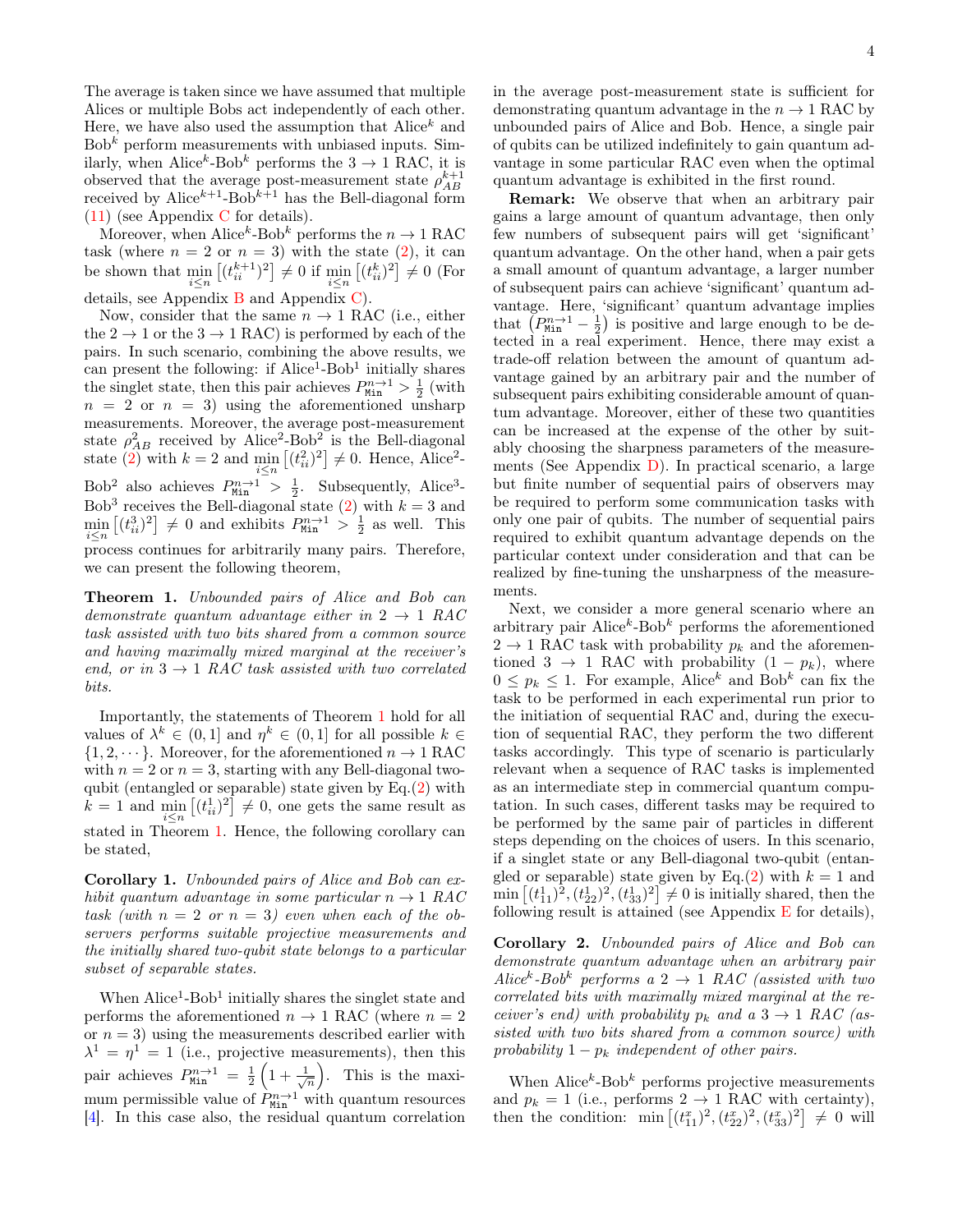not be satisfied for the average post-measurement state received by all subsequent pairs (i.e., for all  $x \in \{k +$  $1, k + 2, \dots$ ). Hence, all these pairs will not achieve quantum advantage in  $3 \rightarrow 1$  RAC. Hence, only under unsharp measurements (with the sharpness parameters being strictly less than 1), we can state the following corollary (see Appendix  $E$  for details),

<span id="page-4-3"></span>Corollary 3. Unbounded pairs of Alice and Bob can demonstrate quantum advantage when an arbitrary pair  $Alice^k$ -Bob<sup>k</sup> performs a 2  $\rightarrow$  1 RAC with certainty and another arbitrary pair  $Alice^{\tilde{k}}$ -Bob $^{\tilde{k}}$  performs a 3  $\rightarrow$  1 RAC with certainty for all choices of  $k \neq \hat{k} \in \{1, 2, \dots\}$ .

#### <span id="page-4-2"></span>IV. CONCLUSIONS

Here we have considered a scenario involving multiple independent pairs of Alice and Bob sharing a single pair of qubits and performing some particular  $2 \rightarrow 1$  and  $3 \rightarrow 1$  RAC tasks with unbiased inputs sequentially. In this scenario, we have shown that unbounded pairs can gain quantum advantage even when all observers perform projective measurements. These results address the issue of recycling a single copy of a quantum resource in performing information processing tasks multiple times sequentially. This is of utmost importance since, in reality, preparing quantum correlations and preserving them against inevitable environmental interactions are difficult.

Our results point out that quantum correlations present in separable states [\[68\]](#page-6-7) can be preserved indefinitely in spite of utilizing it in each step. Furthermore, weak measurements are not necessary for this purpose; suitable projective measurements can serve for this. Note that this is not the case for entanglement or Bellnonlocality. Hence, these results signify one fundamental difference between the quantum correlations present in entanglement and that present in separable states: the first one is destroyed only after one cycle of projective measurements while the second one is retained even after infinite cycles. The advantage of quantum information processing tasks assisted with separable states [\[5,](#page-5-2) [66\]](#page-6-4) is thus pointed out by our present study. In fact, our results open up the possibility of implementing unbounded sequence of any task, for which quantum advantage can be demonstrated even using separable states (say, for example, remote state preparation [\[69\]](#page-6-8)), with only one pair of qubits.

There exists a complementarity between the question addressed here and the one-way communication complexity problem [\[70,](#page-6-9) [71\]](#page-6-10). In one-way communication complex-

ity problem, Alice and Bob are given inputs  $x \in \{0,1\}^n$ and  $y \in \{0,1\}^m$  respectively. The goal for Bob is to calculate a binary function  $f(x, y)$ . Alice is allowed to send limited classical communications to Bob. This game can be thought as a number of parallel RACs taking place simultaneously. The main goal of any communication complexity problem is to minimize the amount of classical communication. However, there is no restriction on the shared entanglement. On the contrary, the present study is aimed to reduce the amount of shared correlation, but does not focus on reducing the number of communicating bits.

Recently, measurement protocols have been proposed to demonstrate arbitrary many Bell-CHSH inequality [\[40\]](#page-5-25) violations with various independent Bobs and a single Alice using unbiased inputs when a pure entangled two-qubit state is initially shared [\[39\]](#page-5-24). The result, however, requires arbitrarily high precision engineering for the measurement apparatus and, hence, is too strenuous to implement in a reality. On the other hand, the unsharp measurements chosen in the present study can be realized in photonic systems based on the techniques adopted in [\[62,](#page-6-11) [63\]](#page-6-2). Moreover, our results are valid for any range of sharpness parameters and do not require any entanglement. Hence, for experimental implementation of large sequence of detecting quantum correlation with a single two-qubit state, our results are less demanding.

To the best of our knowledge, this study points out for the first time that there exist some communication tasks in which unbounded pairs of observers can exhibit quantum supremacy even if a single quantum resource is used. Finding out different communication tasks with the above feature merits further investigation. Next, it is worth to fully characterize the set of two-qubit states for which Theorem [1](#page-3-0) holds. It is also interesting to find out whether there exists any two-qubit state for which weak measurements are necessary for satisfying Theorem [1.](#page-3-0)

#### ACKNOWLEDGEMENTS

<span id="page-4-1"></span>DD acknowledges fruitful discussions with Somshubhro Bandyopadhyay, Manik Banik and Debashis Saha. DD acknowledges Science and Engineering Research Board (SERB), Government of India for financial support through National Post Doctoral Fellowship (File No.: PDF/2020/001358). AG acknowledges Bose Institute, Kolkata for financial support. SK thanks the Department of Science and Technology (DST), Government of India for the financial assistance through the QuEST project

<span id="page-4-0"></span><sup>[1]</sup> S. Wiesner, [ACM SIGACT News 15, 78 \(1983\).](https://doi.org/10.1145/1008908.1008920) [2] A. Ambainis, A. Nayak, A. Ta-Shma, and U. Vazirani, in Proceedings of the 31st Annual ACM Symposium on The-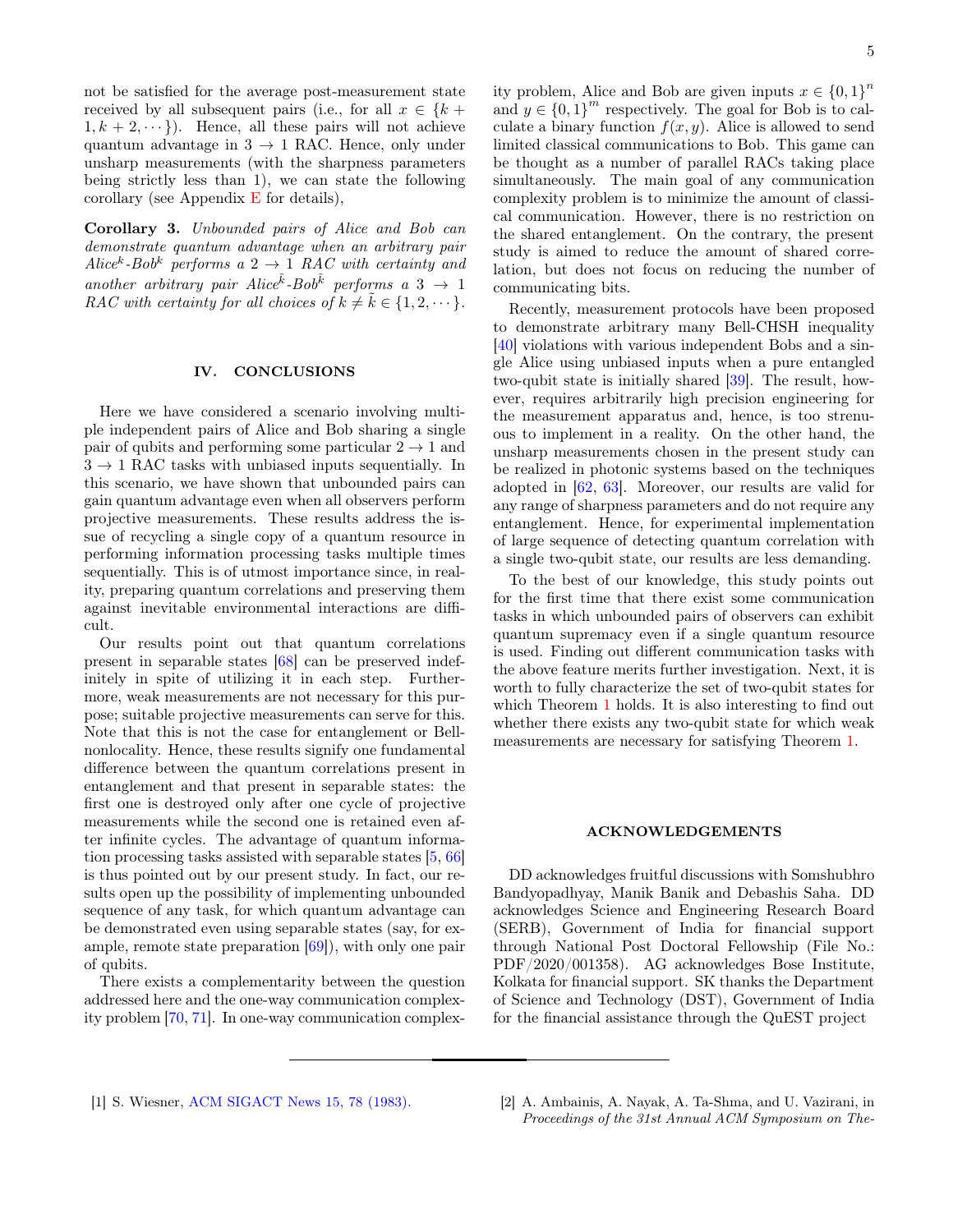ory of Computing (STOC'99) (ACM, New York, 1999), pp. 376–383.

- <span id="page-5-0"></span>[3] A. Ambainis, A. Nayak, A. Ta-Shma, and U. Vazirani, [J.](https://dl.acm.org/doi/10.1145/581771.581773) ACM 49[, 496 \(2002\).](https://dl.acm.org/doi/10.1145/581771.581773)
- <span id="page-5-1"></span>[4] M. Pawlowski, and M. Zukowski, [Phys. Rev. A](https://journals.aps.org/pra/abstract/10.1103/PhysRevA.81.042326) 81, [042326 \(2010\).](https://journals.aps.org/pra/abstract/10.1103/PhysRevA.81.042326)
- <span id="page-5-2"></span>[5] T. K. C. Bobby, and T. Paterek, [New J. Phys. 16, 093063](https://iopscience.iop.org/article/10.1088/1367-2630/16/9/093063) [\(2014\).](https://iopscience.iop.org/article/10.1088/1367-2630/16/9/093063)
- <span id="page-5-3"></span>[6] A. Holevo, Problems Inform. Transmission 9, 177 (1973).
- <span id="page-5-4"></span>[7] A. Nayak, in 40th Annual Symposium on Foundations of Computer Science (Cat. No. 99CB37039) (IEEE, New York, 1999), pp. 369–376.
- <span id="page-5-5"></span>[8] H. Klauck, in Proceedings of the IEEE Symposium on Foundations of Computer Science (IEEE Computer Society, NW Washington, DC, 2001), p. 288; in Proceedings of the Thirty-Second Annual ACM Symposium on Theory of Computing (Association for Computing Machinery, New York, 2000), pp. 644–651.
- [9] S. Aaronson, [Theory of Computing](https://theoryofcomputing.org/articles/v001a001/) 1, 1 (2005).
- [10] D. Gavinsky, J. Kempe, O. Regev, and R. de Wolf, in Proceedings of the 38th Annual ACM Symposium on Theory of Computing (STOC'06) (Association for Computing Machinery, New York, 2006), pp. 594–603.
- [11] H. Buhrman, and R. de Wolf, in Proceedings 16th Annual IEEE Conference on Computational Complexity (IEEE Computer Society, Los Alamitos, California, 2001), pp. 120–130.
- <span id="page-5-6"></span>[12] D. Martínez, A. Tavakoli, M. Casanova, G. Cañas, B. Marques, and G. Lima, [Phys. Rev. Lett.](https://journals.aps.org/prl/abstract/10.1103/PhysRevLett.121.150504) 121, 150504 [\(2018\).](https://journals.aps.org/prl/abstract/10.1103/PhysRevLett.121.150504)
- <span id="page-5-7"></span>[13] S. Muhammad, A. Tavakoli, M. Kurant, M. Pawłowski, M. Żukowski, and M. Bourennane, [Phys. Rev. X](https://journals.aps.org/prx/abstract/10.1103/PhysRevX.4.021047) 4, [021047 \(2014\).](https://journals.aps.org/prx/abstract/10.1103/PhysRevX.4.021047)
- <span id="page-5-8"></span>[14] M. Hayashi, K. Iwama, H. Nishimura, R. Raymond, and S. Yamashita, [New J. Phys.](https://iopscience.iop.org/article/10.1088/1367-2630/8/8/129/meta) 8, 129 (2006).
- <span id="page-5-9"></span>[15] M. Hayashi, K. Iwama, H. Nishimura, R. Raymond, and S. Yamashita, Proc. 24th Int. Symp. on Theoretical Aspects of Computer Science (STACS 2007), Lecture Notes in Computer Science 4393 pp 610-21 (2007).
- <span id="page-5-10"></span>[16] I. Kerenidis, and R. de Wolf, [J. Comput. Syst. Sci.,](https://doi.org/10.1016/j.jcss.2004.04.007) 69, [395–420, \(2004\).](https://doi.org/10.1016/j.jcss.2004.04.007)
- [17] S. Wehner, and R. de Wolf, in Automata, Languages and Programming. ICALP 2005, Lecture Notes in Computer Science, Vol. 3580 (Springer, Berlin, Heidelberg, 2005), pp. 1424–1436.
- <span id="page-5-11"></span>[18] A. Ben-Aroya, O. Regev, and R. de Wolf, in *Proceedings* of the 49th Annual IEEE Symposium on Foundations of Computer Science (FOCS'08) (IEEE Computer Society, NWWashington, DC, United States, 2008), pp. 477–486.
- <span id="page-5-12"></span>[19] S. Wehner, M. Christandl, and A. C. Doherty, [Phys. Rev.](https://journals.aps.org/pra/abstract/10.1103/PhysRevA.78.062112) A 78[, 062112 \(2008\).](https://journals.aps.org/pra/abstract/10.1103/PhysRevA.78.062112)
- [20] J. Ahrens, P.Badziąg, M. Pawłowski, M. Żukowski, and M. Bourennane [Phys. Rev. Lett.](https://journals.aps.org/prl/abstract/10.1103/PhysRevLett.112.140401) 112, 140401 (2014).
- [21] A. Tavakoli, A. Hameedi, B. Marques, and M. Bourennane, [Phys. Rev. Lett.](https://journals.aps.org/prl/abstract/10.1103/PhysRevLett.114.170502) 114, 170502 (2015).
- <span id="page-5-13"></span>[22] M. Czechlewski, D. Saha, A. Tavakoli, and M. Pawłowski [Phys. Rev. A 98, 062305 \(2018\).](https://journals.aps.org/pra/abstract/10.1103/PhysRevA.98.062305)
- <span id="page-5-14"></span>[23] S. Aaronson, [Proc. R. Soc. London Ser. A](https://royalsocietypublishing.org/doi/10.1098/rspa.2007.0113) 463, 3089 [\(2007\).](https://royalsocietypublishing.org/doi/10.1098/rspa.2007.0113)
- <span id="page-5-15"></span>[24] A. Tavakoli, J. Kaniewski, T. Vertesi, D. Rosset, and N. Brunner, Phys. Rev. A 98[, 062307 \(2018\).](https://journals.aps.org/pra/abstract/10.1103/PhysRevA.98.062307)
- [25] M. Farkas, and J. Kaniewski, [Phys. Rev. A](https://journals.aps.org/pra/abstract/10.1103/PhysRevA.99.032316) 99, 032316 [\(2019\).](https://journals.aps.org/pra/abstract/10.1103/PhysRevA.99.032316)
- [26] A. Tavakoli, M. Smania, T. Vertesi, N. Brunner, and M. Bourennane, [Science Advances](https://advances.sciencemag.org/content/6/16/eaaw6664) 6, 16 (2020).
- <span id="page-5-16"></span>[27] K. Mohan, A. Tavakoli, and N. Brunner, [New J. Phys.](https://doi.org/10.1088/1367-2630/ab3773) 21 [083034 \(2019\).](https://doi.org/10.1088/1367-2630/ab3773)
- <span id="page-5-17"></span>[28] H.-W. Li, Z.-Q. Yin, Y.-C. Wu, X.-B. Zou, S. Wang, W. Chen, G.-C. Guo, and Z.-F. Han, [Phys. Rev. A](https://journals.aps.org/pra/abstract/10.1103/PhysRevA.84.034301) 84, [034301 \(2011\).](https://journals.aps.org/pra/abstract/10.1103/PhysRevA.84.034301)
- <span id="page-5-18"></span>[29] M. Pawlowski, and N. Brunner, [Phys. Rev. A](https://journals.aps.org/pra/abstract/10.1103/PhysRevA.84.010302) 84, [010302\(R\) \(2011\).](https://journals.aps.org/pra/abstract/10.1103/PhysRevA.84.010302)
- <span id="page-5-19"></span>[30] A. Grudka, K. Horodecki, M. Horodecki, W. Kłobus, and M. Pawłowski, [Phys. Rev. Lett.](https://journals.aps.org/prl/abstract/10.1103/PhysRevLett.113.100401) 113, 100401 (2014); A. Grudka, M. Horodecki, R. Horodecki, and A. Wójcik, Phys. Rev. A 92[, 052312 \(2015\).](https://journals.aps.org/pra/abstract/10.1103/PhysRevA.92.052312)
- <span id="page-5-20"></span>[31] M. Pawlowski, T. Paterek, D. Kaszlikowski, V. Scarani, A. Winter, and M. Zukowski, Nature 461[, 1101 \(2009\).](https://www.nature.com/articles/nature08400)
- <span id="page-5-21"></span>[32] R. W. Spekkens, D. H. Buzacott, A. J. Keehn, B. Toner, and G. J. Pryde, [Phys. Rev. Lett.](https://journals.aps.org/prl/abstract/10.1103/PhysRevLett.102.010401) 102, 010401 (2009).
- <span id="page-5-22"></span>[33] X.-R. Wang, L.-Y. Wu, C.-X. Liu, T.-J. Liu, J. Li, and Q. Wang, Phys. Rev. A 99[, 052313 \(2019\).](https://journals.aps.org/pra/abstract/10.1103/PhysRevA.99.052313)
- <span id="page-5-23"></span>[34] R. Silva, N. Gisin, Y. Guryanova, and S. Popescu, [Phys.](https://journals.aps.org/prl/abstract/10.1103/PhysRevLett.114.250401) Rev. Lett. 114[, 250401 \(2015\).](https://journals.aps.org/prl/abstract/10.1103/PhysRevLett.114.250401)
- <span id="page-5-27"></span>[35] S. Mal, A. S. Majumdar, and D. Home, [Mathematics](http://www.mdpi.com/2227-7390/4/3/48/htm) 4 [48 \(2016\).](http://www.mdpi.com/2227-7390/4/3/48/htm)
- [36] M.-J. Hu, Z.-Y. Zhou, X.-M. Hu, C.-F. Li, G.-C. Guo, and Y.-S. Zhang, [npj Quantum Information](https://www.nature.com/articles/s41534-018-0115-x) 4, 63 (2018).
- [37] M. Schiavon, L. Calderaro, M. Pittaluga, G. Vallone, and P. Villoresi, [Quantum Sci. Technol.](http://iopscience.iop.org/article/10.1088/2058-9565/aa62be/meta) 2 015010 (2017).
- [38] D. Das, A. Ghosal, S. Sasmal, S. Mal, and A. S. Majumdar, Phys. Rev. A 99[, 022305 \(2019\).](https://journals.aps.org/pra/abstract/10.1103/PhysRevA.99.022305)
- <span id="page-5-24"></span>[39] P. J. Brown, and R. Colbeck, [Phys. Rev. Lett.](https://journals.aps.org/prl/abstract/10.1103/PhysRevLett.125.090401)  $125$ , [090401 \(2020\).](https://journals.aps.org/prl/abstract/10.1103/PhysRevLett.125.090401)
- <span id="page-5-25"></span>[40] J. F. Clauser, M. A. Horne, A. Shimony, and R. A. Holt, [Phys. Rev. Lett.](https://journals.aps.org/prl/abstract/10.1103/PhysRevLett.23.880) 23, 880 (1969).
- <span id="page-5-26"></span>[41] S. Roy, A. Kumari, S. Mal, and A. Sen De, [arXiv:2012.12200 \[quant-ph\].](https://arxiv.org/abs/2012.12200)
- <span id="page-5-28"></span>[42] S. Sasmal, D. Das, S. Mal, and A. S. Majumdar, *[Phys.](https://journals.aps.org/pra/abstract/10.1103/PhysRevA.98.012305)* Rev. A 98[, 012305 \(2018\).](https://journals.aps.org/pra/abstract/10.1103/PhysRevA.98.012305)
- [43] A. Shenoy H., S. Designolle, F. Hirsch, R. Silva, N. Gisin, and N. Brunner, Phys. Rev. A 99[, 022317 \(2019\).](https://journals.aps.org/pra/abstract/10.1103/PhysRevA.99.022317)
- [44] Y.-H. Choi, S. Hong, T. Pramanik, H.-T. Lim, Y.-S. Kim, H. Jung, S.-W. Han, S. Moon, and Y.-W. Cho, [Optica](https://www.osapublishing.org/optica/fulltext.cfm?uri=optica-7-6-675&id=432421) 7, [675 \(2020\).](https://www.osapublishing.org/optica/fulltext.cfm?uri=optica-7-6-675&id=432421)
- [45] A. Bera, S. Mal, A. Sen De, and U. Sen, [Phys. Rev. A](https://journals.aps.org/pra/abstract/10.1103/PhysRevA.98.062304) 98[, 062304 \(2018\).](https://journals.aps.org/pra/abstract/10.1103/PhysRevA.98.062304)
- [46] G. Foletto, L. Calderaro, A. Tavakoli, M. Schiavon, F. Picciariello, A. Cabello, P. Villoresi, and G. Vallone, [Phys. Rev. Applied](https://journals.aps.org/prapplied/abstract/10.1103/PhysRevApplied.13.044008) 13, 044008 (2020).
- [47] C. Srivastava, S. Mal, A. Sen De, and U. Sen, [Phys. Rev.](https://journals.aps.org/pra/abstract/10.1103/PhysRevA.103.032408) A 103[, 032408 \(2021\).](https://journals.aps.org/pra/abstract/10.1103/PhysRevA.103.032408)
- [48] S. Datta, and A. S. Majumdar, [Phys. Rev. A](https://journals.aps.org/pra/abstract/10.1103/PhysRevA.98.042311) 98, 042311 [\(2018\).](https://journals.aps.org/pra/abstract/10.1103/PhysRevA.98.042311)
- [49] C. Ren, T. Feng, D. Yao, H. Shi, J. Chen, and X. Zhou, Phys. Rev. A 100[, 052121 \(2019\).](https://journals.aps.org/pra/abstract/10.1103/PhysRevA.100.052121)
- [50] T. Feng, C. Ren, Y. Tian, M. Luo, H. Shi, J. Chen, and X. Zhou, Phys. Rev. A 102[, 032220 \(2020\).](https://journals.aps.org/pra/abstract/10.1103/PhysRevA.102.032220)
- [51] H. Anwer, N.Wilson, R. Silva, S. Muhammad, A. Tavakoli, and M. Bourennane, [Quantum 5, 551 \(2021\).]( https://doi.org/10.22331/q-2021-09-28-551)
- [52] A. Kumari, and A. K. Pan, [Phys. Rev. A](https://journals.aps.org/pra/abstract/10.1103/PhysRevA.100.062130) 100, 062130 [\(2019\).](https://journals.aps.org/pra/abstract/10.1103/PhysRevA.100.062130)
- [53] R. D. Baldijao, and M. Terra Cunha, [Phys. Rev. A](https://journals.aps.org/pra/abstract/10.1103/PhysRevA.102.052226) 102, [052226 \(2020\).](https://journals.aps.org/pra/abstract/10.1103/PhysRevA.102.052226)
- [54] S. Saha, D. Das, S. Sasmal, D. Sarkar, K. Mukherjee, A. Roy, and S. S. Bhattacharya, [Quantum Inf Process](https://doi.org/10.1007/s11128-018-2161-x) 18, [42 \(2019\).](https://doi.org/10.1007/s11128-018-2161-x)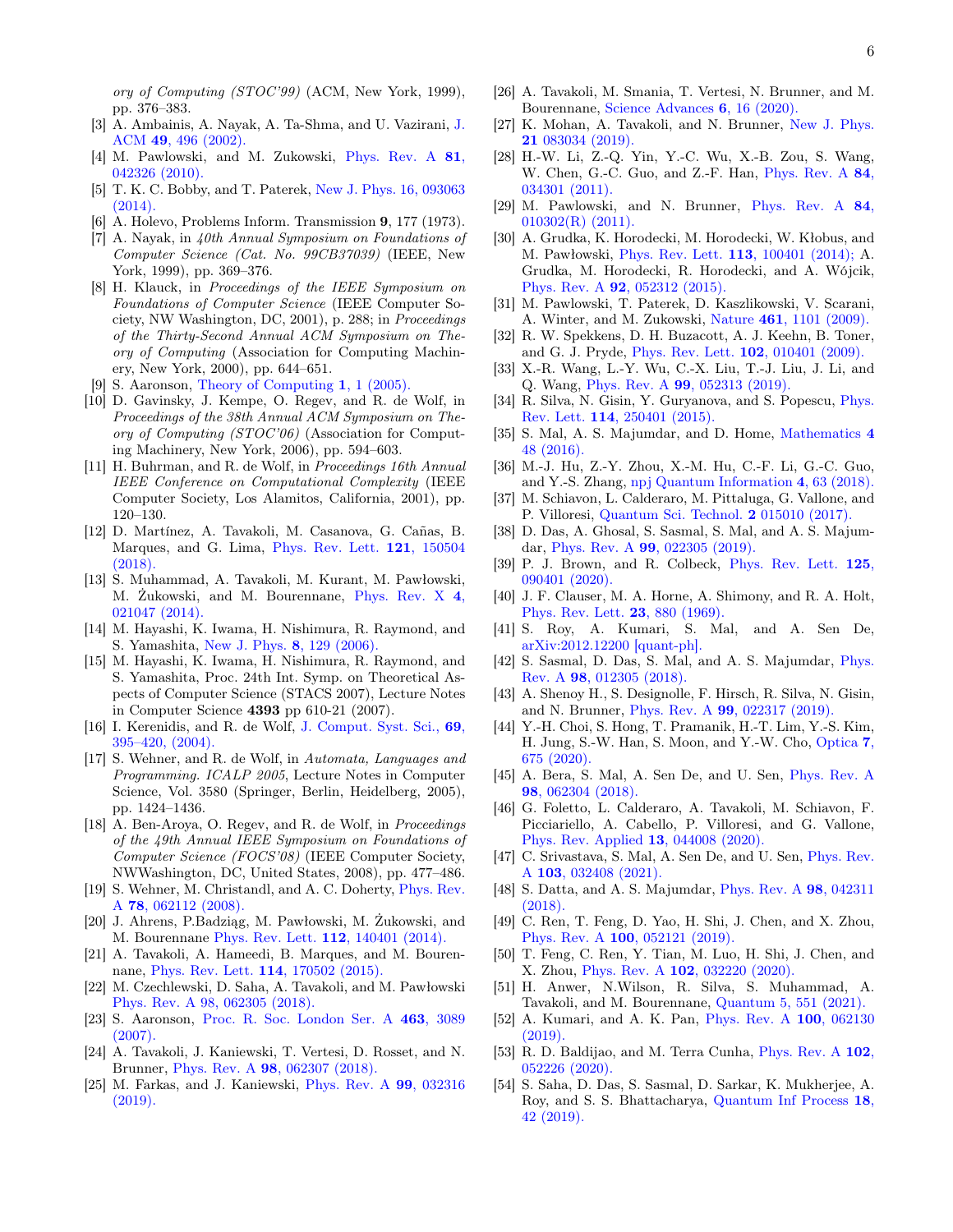- [55] A. G. Maity, D. Das, A. Ghosal, A. Roy, and A. S. Majumdar, Phys. Rev. A 101[, 042340 \(2020\).](https://journals.aps.org/pra/abstract/10.1103/PhysRevA.101.042340)
- <span id="page-6-0"></span>[56] S. Gupta, A. G. Maity, D. Das, A. Roy, and A. S. Majumdar, Phys. Rev. A 103[, 022421 \(2021\)..](https://journals.aps.org/pra/abstract/10.1103/PhysRevA.103.022421)
- <span id="page-6-1"></span>[57] F. J. Curchod, M. Johansson, R. Augusiak, M. J. Hoban, P. Wittek, and A. Acin, [Phys. Rev. A](https://journals.aps.org/pra/abstract/10.1103/PhysRevA.95.020102)  $95$ ,  $020102(R)$ [\(2017\).](https://journals.aps.org/pra/abstract/10.1103/PhysRevA.95.020102)
- [58] A. Tavakoli, and A. Cabello, [Phys. Rev. A](https://journals.aps.org/pra/abstract/10.1103/PhysRevA.97.032131) 97, 032131 [\(2018\).](https://journals.aps.org/pra/abstract/10.1103/PhysRevA.97.032131)
- [59] H.-W. Li, Y.-S. Zhang, X.-B. An, Z.-F. Han, and G.-C. Guo, [Commun. Phys.](https://www.nature.com/articles/s42005-018-0011-x) 1, 10 (2018).
- [60] X.-B. An, H.-W. Li, Z.-Q. Yin, M.-J. Hu, W. Huang, B.- J. Xu, S. Wang, W. Chen, G.-C. Guo, and Z.-F. Han, Opt. Lett. 43[, 3437 \(2018\).](https://www.osapublishing.org/ol/abstract.cfm?uri=ol-43-14-3437)
- [61] S. Roy, A. Bera, S. Mal, A. Sen De, and U. Sen, [Phys.](https://www.sciencedirect.com/science/article/abs/pii/S0375960121000074) Lett. A 392[, 127143 \(2021\).](https://www.sciencedirect.com/science/article/abs/pii/S0375960121000074)
- <span id="page-6-11"></span>[62] H. Anwer, S. Muhammad, W. Cherifi, N. Miklin, A. Tavakoli, and M. Bourennane, [Phys. Rev. Lett.](https://journals.aps.org/prl/abstract/10.1103/PhysRevLett.125.080403) 125, [080403 \(2020\).](https://journals.aps.org/prl/abstract/10.1103/PhysRevLett.125.080403)
- <span id="page-6-2"></span>[63] G. Foletto, L. Calderaro, G. Vallone, and P. Villoresi, [Phys. Rev. Research](https://journals.aps.org/prresearch/abstract/10.1103/PhysRevResearch.2.033205) 2, 033205 (2020).
- <span id="page-6-3"></span>[64] S. Lloyd, [Phys. Rev. Lett.](https://journals.aps.org/prl/abstract/10.1103/PhysRevLett.88.237901) 88, 237901 (2002).
- [65] D. Das, B. Bhattacharya, C. Datta, A. Roy, C. Jebaratnam, A. S. Majumdar, and R. Srikanth, [Phys. Rev. A](https://journals.aps.org/pra/abstract/10.1103/PhysRevA.97.062335) 97[, 062335 \(2018\).](https://journals.aps.org/pra/abstract/10.1103/PhysRevA.97.062335)
- <span id="page-6-4"></span>[66] C. Jebarathinam, D. Das, S. Kanjilal, R. Srikanth, D. Sarkar, I. Chattopadhyay, and A. S. Majumdar, [Phys.](https://journals.aps.org/pra/abstract/10.1103/PhysRevA.100.012344) Rev. A 100[, 012344 \(2019\).](https://journals.aps.org/pra/abstract/10.1103/PhysRevA.100.012344)
- <span id="page-6-5"></span>[67] P. Busch, M. Grabowski, and P. J. Lathi, Operational Quantum Physics (Springer-Verlag, Berlin, 1997).
- <span id="page-6-7"></span>[68] H. Ollivier, and W. H. Zurek, [Phys. Rev. Lett.](https://journals.aps.org/prl/abstract/10.1103/PhysRevLett.88.017901) 88, 017901  $(2001)$ .
- <span id="page-6-8"></span>[69] B. Dakic, Y. O. Lipp, X. Ma, M. Ringbauer, S. Kropatschek, S. Barz, T. Paterek, V. Vedral, A. Zeilinger, C. Brukner, and P. Walther, Nat. Phys. 8[, 666 \(2012\).](https://www.nature.com/articles/nphys2377)
- <span id="page-6-9"></span>[70] G. Brassard, [Foundations of Physics](https://link.springer.com/article/10.1023/A:1026009100467) 33, 1593-1616 [\(2003\).](https://link.springer.com/article/10.1023/A:1026009100467)
- <span id="page-6-12"></span><span id="page-6-10"></span>[71] R. Cleve, and H. Buhrman, [Phys. Rev. A](https://journals.aps.org/pra/abstract/10.1103/PhysRevA.56.1201) 56, 1201 [\(1997\).](https://journals.aps.org/pra/abstract/10.1103/PhysRevA.56.1201)

### <span id="page-6-6"></span>Appendix A: Proof of Lemma [1](#page-2-3)

For the  $2 \to 1$  RAC: Let Alice<sup>k</sup>-Bob<sup>k</sup> shares the following Bell-diagonal two-qubit state,

<span id="page-6-13"></span>
$$
\rho_{AB}^k = \frac{1}{4} (\mathbf{I}_4 + \sum_{i=1}^3 t_{ii}^k \sigma_i \otimes \sigma_i), \tag{A1}
$$

with  $(t_{uu}^k)^2 \ge (t_{vv}^k)^2 \ge (t_{ww}^k)^2$  for an arbitrary choice of  $u \ne v \ne w \in \{1, 2, 3\}.$ 

Alice<sup>k</sup> and Bob<sup>k</sup> perform the 2  $\rightarrow$  1 RAC task contingent upon using the unsharp measurements mentioned in Eqs.[\(3,](#page-2-4)[4](#page-2-5)[,5,](#page-2-6)[6\)](#page-2-7). Next, let us compute the expression for a typical guessing probability  $P(a_{x_0x_1}^k \oplus b_y^k = x_y)$ . Using Born's rule, one can write that

$$
P(a_{x_0x_1}^k \oplus b_y^k = x_y) = \sum_{z=0}^1 P\left(a_{x_0x_1}^k = z, b_y^k = |x_y - z| \mid A_{x_0x_1}^k, B_y^k\right),\tag{A2}
$$

where  $P\left(a_{x_0x_1}^k = z, b_y^k = |x_y - z| \mid A_{x_0x_1}^k, B_y^k\right)$  denotes the joint probability with which Alice<sup>k</sup> and Bob<sup>k</sup> get the outcomes z and  $|x_y - z|$  contingent upon performing the measurements  $A_{x_0x_1}^k$  and  $B_y^k$  respectively. From Eq.[\(A2\)](#page-6-12), we have the following,

$$
P(a_{x_0x_1}^k \oplus b_y^k = x_y) = \sum_{z=0}^1 \text{Tr} \left[ \rho_{AB}^k \left( E_{x_0x_1}^{k,z} \otimes E_y^{k, |x_y - z|} \right) \right]
$$
  
=  $\frac{1}{2} \left[ 1 + (-1)^{x_y} \lambda^k \eta^k \left( t_{(y+1)(y+1)} \right) \left( \hat{u}_{x_0x_1}^k \cdot \hat{v}_y^k \right) \right],$  (A3)

where  $\hat{u}_{x_0x_1}^k$  and  $\hat{v}_y^k$  are mentioned in Eqs.[\(5,](#page-2-6)[6\)](#page-2-7). Now, a straightforward calculation leads to the following,

$$
P(a_{00}^k \oplus b_0^k = 0) = P(a_{01}^k \oplus b_0^k = 0) = P(a_{10}^k \oplus b_0^k = 1) = P(a_{11}^k \oplus b_0^k = 1) = \frac{1}{2} \left[ 1 + \lambda^k \eta^k \frac{(t_{11}^k)^2}{\sqrt{(t_{11}^k)^2 + (t_{22}^k)^2}} \right], \quad \text{(A4a)}
$$

$$
P(a_{00}^k \oplus b_1^k = 0) = P(a_{01}^k \oplus b_1^k = 1) = P(a_{10}^k \oplus b_1^k = 0) = P(a_{11}^k \oplus b_1^k = 1) = \frac{1}{2} \left[ 1 + \lambda^k \eta^k \frac{(t_{22}^k)^2}{\sqrt{(t_{11}^k)^2 + (t_{22}^k)^2}} \right].
$$
 (A4b)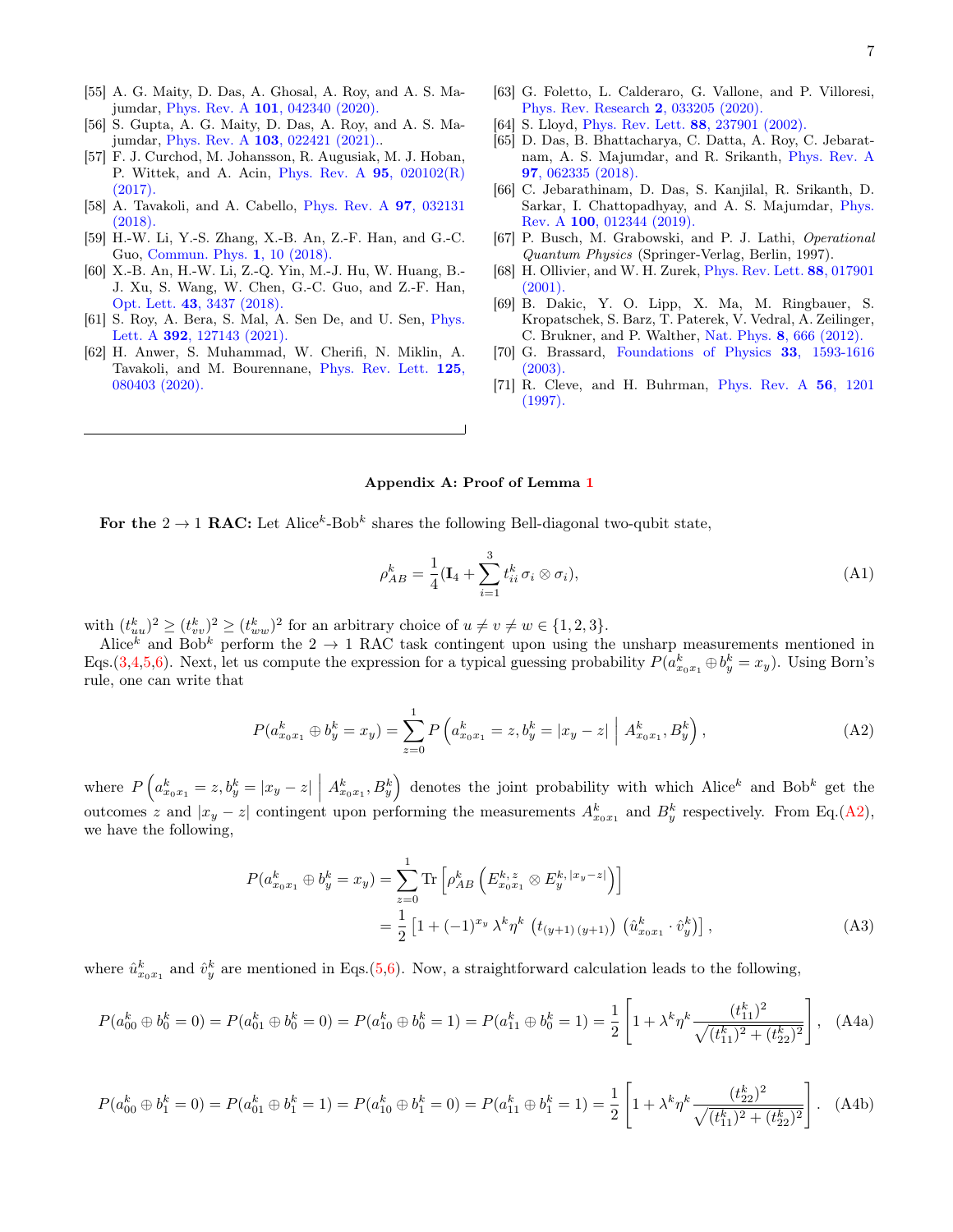$$
P_{\text{Min}}^{2 \to 1} = \frac{1}{2} \left[ 1 + \lambda^k \eta^k \frac{\min\left[ (t_{11}^k)^2, (t_{22}^k)^2 \right]}{\sqrt{(t_{11}^k)^2 + (t_{22}^k)^2}} \right]. \tag{A5}
$$

Thus, for all values of  $\lambda^k \in (0,1]$  and  $\eta^k \in (0,1]$ ,  $P_{\text{Min}}^{2\to 1} > \frac{1}{2}$  if  $\min\left[ (t_{11}^k)^2, (t_{22}^k)^2 \right] \neq 0$ .

For the  $3 \to 1$  RAC: Let Alice<sup>k</sup>-Bob<sup>k</sup> performs the  $3 \to 1$  RAC task using the shared Bell-diagonal state given by Eq. [\(A1\)](#page-6-13). Alice<sup>k</sup> and Bob<sup>k</sup> perform the unsharp measurements given by Eqs.[\(7](#page-2-8)[,8,](#page-2-9)[9,](#page-2-10)[10\)](#page-2-11) of the main paper. The expression for a typical guessing probability  $P(a_{x_0x_1x_2}^k \oplus b_y^k = x_y)$  can be calculated using Born's rule as follows

$$
P(a_{x_0x_1x_2}^k \oplus b_y^k = x_y) = \sum_{z=0}^1 \text{Tr} \left[ \rho_{AB}^k \left( E_{x_0x_1x_2}^{k,z} \otimes E_y^{k, |x_y - z|} \right) \right]
$$
  
=  $\frac{1}{2} \left[ 1 + (-1)^{x_y} \lambda^k \eta^k \left( t_{(y+1)(y+1)} \right) \left( \hat{u}_{x_0x_1x_2}^k \cdot \hat{v}_y^k \right) \right],$  (A6)

where  $\hat{u}^k_{x_0x_1x_2}$  and  $\hat{v}^k_y$  are mentioned earlier in Eqs.[\(9,](#page-2-10)[10\)](#page-2-11) of the main paper. Hence, we have the following,

$$
P(a_{000}^k \oplus b_0^k = 0) = P(a_{001}^k \oplus b_0^k = 0) = P(a_{010}^k \oplus b_0^k = 0) = P(a_{011}^k \oplus b_0^k = 0) = \frac{1}{2} \left[ 1 + \lambda^k \eta^k \frac{(t_{11}^k)^2}{\sqrt{(t_{11}^k)^2 + (t_{22}^k)^2 + (t_{33}^k)^2}} \right],
$$
  
\n
$$
P(a_{100}^k \oplus b_0^k = 1) = P(a_{101}^k \oplus b_0^k = 1) = P(a_{110}^k \oplus b_0^k = 1) = P(a_{111}^k \oplus b_0^k = 1) = \frac{1}{2} \left[ 1 + \lambda^k \eta^k \frac{(t_{11}^k)^2}{\sqrt{(t_{11}^k)^2 + (t_{22}^k)^2 + (t_{33}^k)^2}} \right],
$$
  
\n
$$
P(a_{000}^k \oplus b_1^k = 0) = P(a_{001}^k \oplus b_1^k = 0) = P(a_{010}^k \oplus b_1^k = 1) = P(a_{011}^k \oplus b_1^k = 1) = \frac{1}{2} \left[ 1 + \lambda^k \eta^k \frac{(t_{22}^k)^2}{\sqrt{(t_{11}^k)^2 + (t_{22}^k)^2 + (t_{33}^k)^2}} \right],
$$
  
\n
$$
P(a_{100}^k \oplus b_1^k = 0) = P(a_{101}^k \oplus b_1^k = 0) = P(a_{110}^k \oplus b_1^k = 1) = P(a_{111}^k \oplus b_1^k = 1) = \frac{1}{2} \left[ 1 + \lambda^k \eta^k \frac{(t_{22}^k)^2}{\sqrt{(t_{11}^k)^2 + (t_{22}^k)^2 + (t_{33}^k)^2}} \right],
$$
  
\n
$$
P(a_{000}^k \oplus b_2^k = 0) = P(a_{001}^k \oplus b_2^k = 1) = P(a_{010}^k \oplus b_2^k = 0) = P(a_{01
$$

From the above equations, the minimum success probability is given by,

$$
P_{\text{Min}}^{3\to1} = \frac{1}{2} \left[ 1 + \lambda^k \eta^k \frac{\min\left[ (t_{11}^k)^2, (t_{22}^k)^2, (t_{33}^k)^2 \right]}{\sqrt{(t_{11}^k)^2 + (t_{22}^k)^2 + (t_{33}^k)^2}} \right].
$$
 (A8)

Therefore, for all values of  $\lambda^k \in (0,1]$  and  $\eta^k \in (0,1]$ ,  $P_{\text{Min}}^{3\to 1} > \frac{1}{2}$  if  $\min\left[ (t_{11}^k)^2, (t_{22}^k)^2, (t_{33}^k)^2 \right] \neq 0$ .

# <span id="page-7-0"></span>Appendix B: Calculating  $\rho_{AB}^{k+1}$  in case of  $2\to1$  RAC

Let Alice<sup>k</sup>-Bob<sup>k</sup> performs the  $2 \rightarrow 1$  RAC task with the following Bell-diagonal two-qubit state,

$$
\rho_{AB}^k = \frac{1}{4} (\mathbf{I}_4 + \sum_{i=1}^3 t_{ii}^k \sigma_i \otimes \sigma_i),
$$
\n(B1)

where  $(t_{uu}^k)^2 \ge (t_{vv}^k)^2 \ge (t_{ww}^k)^2$  for an arbitrary choice of  $u \ne v \ne w \in \{1, 2, 3\}.$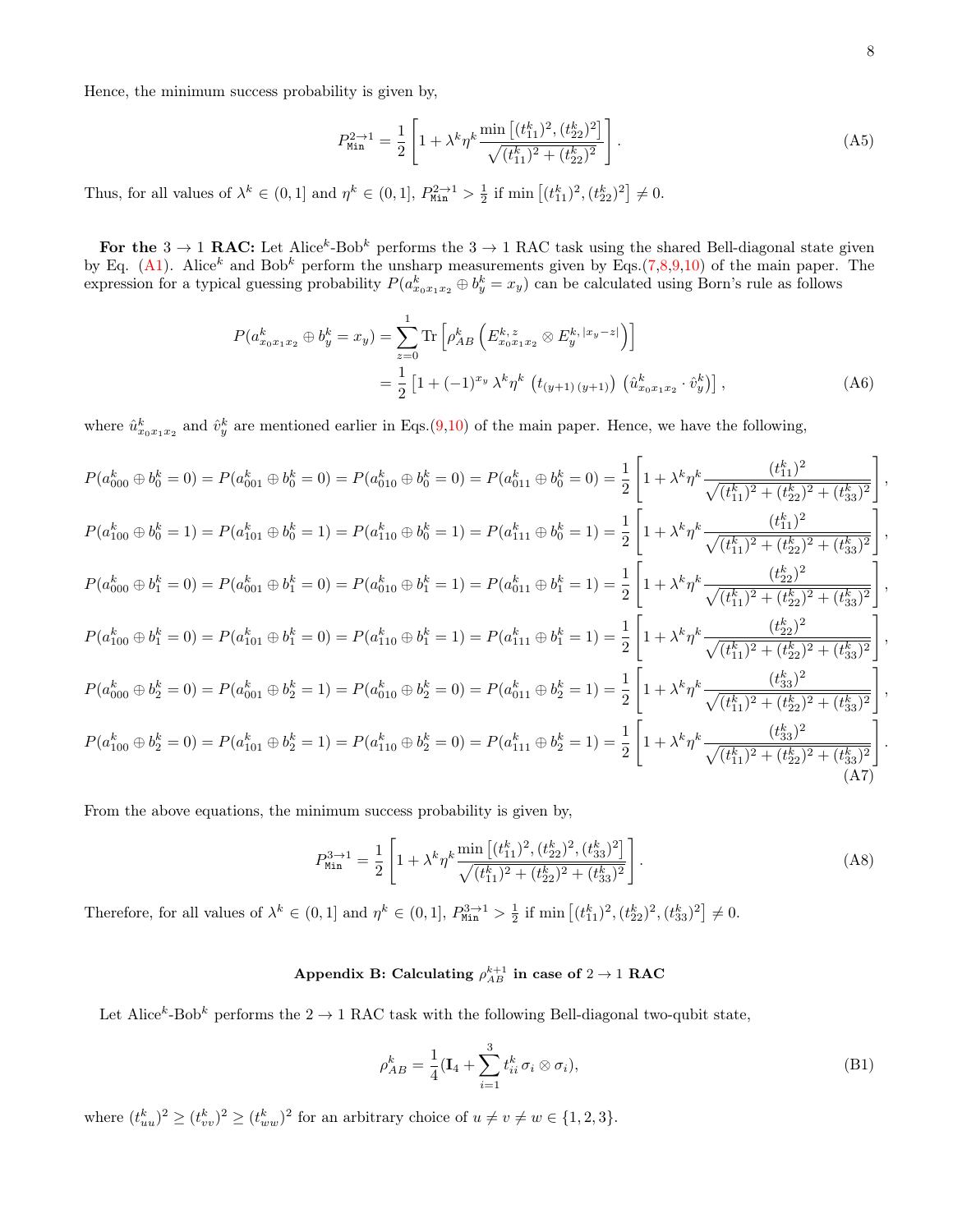Alice<sup>k</sup> and Bob<sup>k</sup> perform the aforementioned unsharp measurements. The average post-measurement state  $\rho_{AB}^{k+1}$  received by Alice<sup>k+1</sup>-Bob<sup>k+1</sup> from Alice<sup>k</sup>-Bob<sup>k</sup> can be obtained using the generalized von Neumann-L mation rule as follows,

$$
\rho_{AB}^{k+1} = \frac{1}{8} \sum_{x_0, x_1, y_0 = 0}^{1} \left[ \sum_{\substack{a_{x_0 x_1}^k, b_y^k = 0}}^{1} \left( \sqrt{E_{x_0 x_1}^{k, a_{x_0 x_1}^k}} \otimes \sqrt{E_y^{k, b_y^k}} \right) \rho_{AB}^k \left( \sqrt{E_{x_0 x_1}^{k, a_{x_0 x_1}^k}} \otimes \sqrt{E_y^{k, b_y^k}} \right)^{\dagger} \right],
$$
\n(B2)

where

$$
\sqrt{E_{x_0x_1}^{k, a_{x_0x_1}^k}} = \frac{\sqrt{1+\lambda^k}}{2\sqrt{2}} \left[ \mathbf{I}_2 + (-1)^{a_{x_0x_1}^k} \left( \hat{u}_{x_0x_1}^k \cdot \vec{\sigma} \right) \right] + \frac{\sqrt{1-\lambda^k}}{2\sqrt{2}} \left[ \mathbf{I}_2 - (-1)^{a_{x_0x_1}^k} \left( \hat{u}_{x_0x_1}^k \cdot \vec{\sigma} \right) \right],
$$
\n(B3)

and

<span id="page-8-2"></span>
$$
\sqrt{E_y^{k, b_y^k}} = \frac{\sqrt{1 + \eta^k}}{2\sqrt{2}} \left[ \mathbf{I}_2 + (-1)^{b_y^k} \left( \hat{v}_y^k \cdot \vec{\sigma} \right) \right] + \frac{\sqrt{1 - \eta^k}}{2\sqrt{2}} \left[ \mathbf{I}_2 - (-1)^{b_y^k} \left( \hat{v}_y^k \cdot \vec{\sigma} \right) \right],
$$
\n(B4)

with  $\hat{u}_{x_0x_1}^k$  and  $\hat{v}_y^k$  being mentioned in Eqs.[\(5](#page-2-6)[,6\)](#page-2-7). Using Eqs.[\(B2-](#page-8-1)[B4\)](#page-8-2), one has the following,

<span id="page-8-1"></span>
$$
\rho_{AB}^{k+1} = \frac{1}{4} (\mathbf{I}_4 + \sum_{i=1}^3 t_{ii}^{k+1} \sigma_i \otimes \sigma_i),
$$
\n(B5)

with

$$
t_{11}^{k+1} = \frac{t_{11}^k \left[1 + \sqrt{1 - (\eta^k)^2}\right] \left[ (t_{11}^k)^2 + (t_{22}^k)^2 \sqrt{1 - (\lambda^k)^2} \right]}{2 \left[ (t_{11}^k)^2 + (t_{22}^k)^2 \right]},
$$
  
\n
$$
t_{22}^{k+1} = \frac{t_{22}^k \left[1 + \sqrt{1 - (\eta^k)^2}\right] \left[ (t_{22}^k)^2 + (t_{11}^k)^2 \sqrt{1 - (\lambda^k)^2} \right]}{2 \left[ (t_{11}^k)^2 + (t_{22}^k)^2 \right]},
$$
  
\n
$$
t_{33}^{k+1} = t_{33}^k \sqrt{1 - (\eta^k)^2} \sqrt{1 - (\lambda^k)^2}.
$$
\n(B6)

Hence, the average post-measurement state  $\rho_{AB}^{k+1}$  is Bell-diagonal. Further, we have  $\min\left[ (t_{11}^{k+1})^2, (t_{22}^{k+1})^2 \right] \neq 0$  if  $\min\left[ (t_{11}^k)^2, (t_{22}^k)^2 \right] \neq 0$  for all possible values of  $\lambda^k \in (0,1]$  and  $\eta^k \in (0,1]$ .

In particular, when  $\lambda^k = \eta^k = 1$ , we have

<span id="page-8-3"></span>
$$
t_{11}^{k+1} = \frac{(t_{11}^k)^3}{2\left[(t_{11}^k)^2 + (t_{22}^k)^2\right]},
$$
  
\n
$$
t_{22}^{k+1} = \frac{(t_{22}^k)^3}{2\left[(t_{11}^k)^2 + (t_{22}^k)^2\right]},
$$
  
\n
$$
t_{33}^{k+1} = 0.
$$
\n(B7)

Therefore, the state  $\rho_{AB}^{k+1}$  remains to be Bell-diagonal with  $\min\left[ (t_{11}^{k+1})^2, (t_{22}^{k+1})^2 \right] \neq 0$  if  $\min\left[ (t_{11}^k)^2, (t_{22}^k)^2 \right] \neq 0$  even when  $\text{Alice}^k\text{-}\text{Bob}^k$  performs projective measurements.

# <span id="page-8-0"></span>Appendix C: Calculating  $\rho_{AB}^{k+1}$  in case of  $3\rightarrow 1$  RAC

Let Alice<sup>k</sup>-Bob<sup>k</sup> performs the  $3 \to 1$  RAC task with the following Bell-diagonal two-qubit state,

$$
\rho_{AB}^k = \frac{1}{4} (\mathbf{I}_4 + \sum_{i=1}^3 t_{ii}^k \sigma_i \otimes \sigma_i),\tag{C1}
$$

where  $(t_{uu}^k)^2 \ge (t_{vv}^k)^2 \ge (t_{ww}^k)^2$  for an arbitrary choice of  $u \ne v \ne w \in \{1, 2, 3\}.$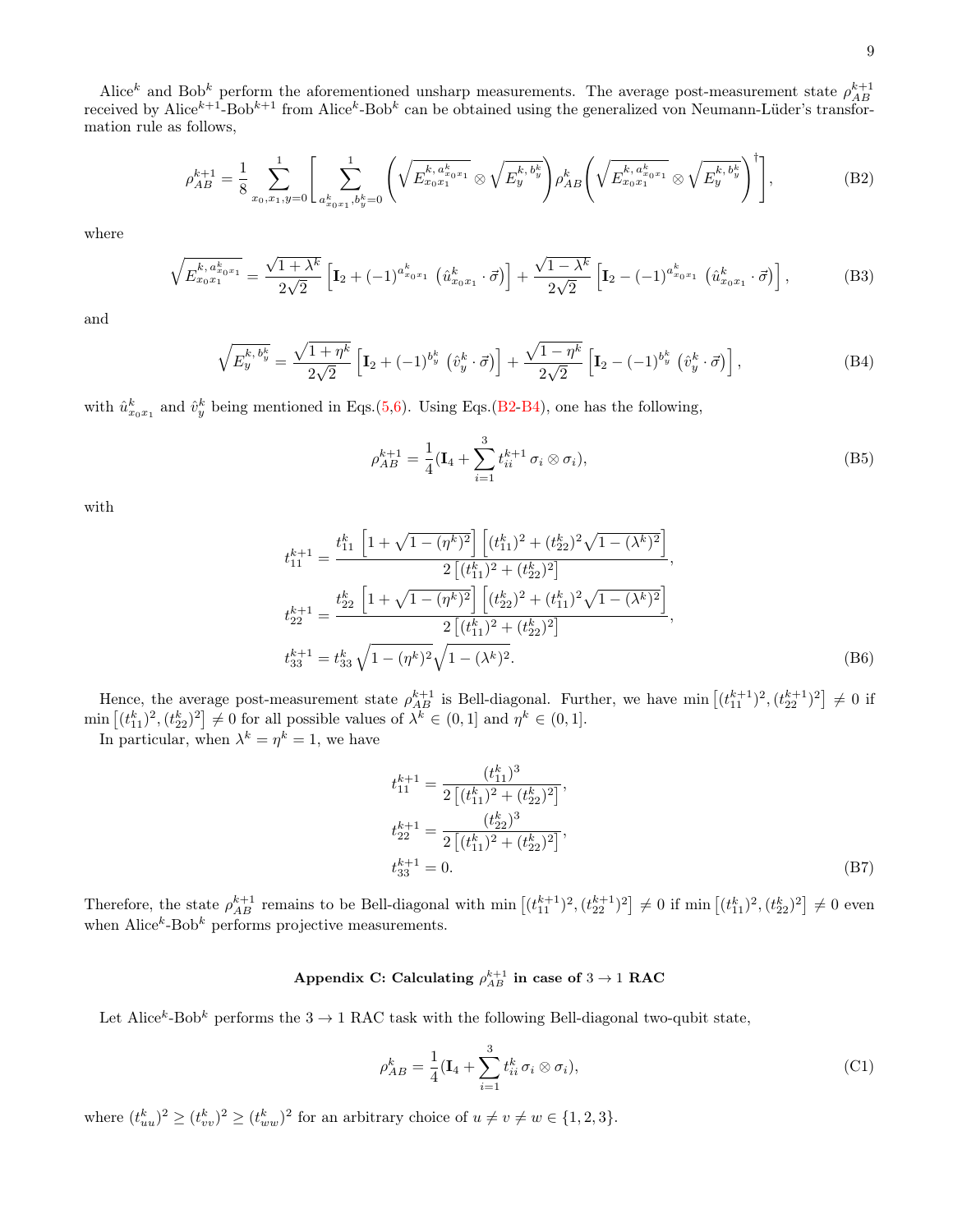Alice<sup>k</sup> and Bob<sup>k</sup> perform the unsharp measurements mentioned in Eqs.[\(7,](#page-2-8)[8,](#page-2-9)[9,](#page-2-10)[10\)](#page-2-11). The average post-measurement state  $\rho_{AB}^{k+1}$  received by Alice<sup>k+1</sup>-Bob<sup>k+1</sup> from Alice<sup>k</sup>-Bob<sup>k</sup> can be obtained using the generalized von Neumann-Lüder's transformation rule and it is given by,

$$
\rho_{AB}^{k+1} = \frac{1}{24} \sum_{x_0, x_1, x_2 = 0}^{1} \sum_{y=0}^{1} \left[ \sum_{a_{x_0 x_1 x_2}^k = 0}^{1} \sum_{b_y^k = 0}^{1} \left( \sqrt{E_{x_0 x_1 x_2}^{k, a_{x_0 x_1 x_2}^k}} \otimes \sqrt{E_y^{k, b_y^k}} \right) \rho_{AB}^k \left( \sqrt{E_{x_0 x_1 x_2}^{k, a_{x_0 x_1 x_2}^k}} \otimes \sqrt{E_y^{k, b_y^k}} \right)^{\dagger} \right], \quad (C2)
$$

where

$$
\sqrt{E_{x_0x_1x_2}^{k, a_{x_0x_1x_2}^{k}}}\ = \frac{\sqrt{1+\lambda^k}}{2\sqrt{2}} \left[ \mathbf{I}_2 + (-1)^{a_{x_0x_1x_2}^{k}} \left( \hat{u}_{x_0x_1x_2}^k \cdot \vec{\sigma} \right) \right] + \frac{\sqrt{1-\lambda^k}}{2\sqrt{2}} \left[ \mathbf{I}_2 - (-1)^{a_{x_0x_1x_2}^{k}} \left( \hat{u}_{x_0x_1x_2}^k \cdot \vec{\sigma} \right) \right],
$$
 (C3)

and

<span id="page-9-2"></span>
$$
\sqrt{E_y^{k,b_y^k}} = \frac{\sqrt{1+\eta^k}}{2\sqrt{2}} \left[ \mathbf{I}_2 + (-1)^{b_y^k} \left( \hat{v}_y^k \cdot \vec{\sigma} \right) \right] + \frac{\sqrt{1-\eta^k}}{2\sqrt{2}} \left[ \mathbf{I}_2 - (-1)^{b_y^k} \left( \hat{v}_y^k \cdot \vec{\sigma} \right) \right]
$$
\n(C4)

with  $\hat{u}_{x_0x_1x_2}^k$  and  $\hat{v}_y^k$  are mentioned in Eq.[\(9\)](#page-2-10) and Eq.[\(10\)](#page-2-11) respectively. Using Eqs.[\(C2-](#page-9-1)[C4\)](#page-9-2), we have the following,

<span id="page-9-1"></span>
$$
\rho_{AB}^{k+1} = \frac{1}{4} (\mathbf{I}_4 + \sum_{i=1}^3 t_{ii}^{k+1} \sigma_i \otimes \sigma_i), \tag{C5}
$$

with

$$
t_{11}^{k+1} = \frac{t_{11}^k \left[1 + 2\sqrt{1 - (\eta^k)^2}\right] \left[(t_{11}^k)^2 + \left[(t_{22}^k)^2 + (t_{33}^k)^2\right] \sqrt{1 - (\lambda^k)^2}\right]}{3 \left[(t_{11}^k)^2 + (t_{22}^k)^2 + (t_{33}^k)^2\right]},
$$
  
\n
$$
t_{22}^{k+1} = \frac{t_{22}^k \left[1 + 2\sqrt{1 - (\eta^k)^2}\right] \left[(t_{22}^k)^2 + \left[(t_{33}^k)^2 + (t_{11}^k)^2\right] \sqrt{1 - (\lambda^k)^2}\right]}{3 \left[(t_{11}^k)^2 + (t_{22}^k)^2 + (t_{33}^k)^2\right]},
$$
  
\n
$$
t_{33}^{k+1} = \frac{t_{33}^k \left[1 + 2\sqrt{1 - (\eta^k)^2}\right] \left[(t_{33}^k)^2 + \left[(t_{11}^k)^2 + (t_{22}^k)^2\right] \sqrt{1 - (\lambda^k)^2}\right]}{3 \left[(t_{11}^k)^2 + (t_{22}^k)^2 + (t_{33}^k)^2\right]}.
$$
\n(C6)

Hence, the average post-measurement state  $\rho_{AB}^{k+1}$  is Bell-diagonal. Furthermore, we notice that  $\min\left[ (t_{11}^{k+1})^2, (t_{22}^{k+1})^2, (t_{33}^{k+1})^2 \right] \neq 0$  if  $\min\left[ (t_{11}^k)^2, (t_{22}^k)^2, (t_{33}^k)^2 \right] \neq 0$  for all possible values of  $\lambda^k \in (0,1]$  and  $\eta^k \in$  $(0, 1)$ .

When  $\lambda^k = \eta^k = 1$ , we have

<span id="page-9-3"></span>
$$
t_{11}^{k+1} = \frac{(t_{11}^k)^3}{3\left[(t_{11}^k)^2 + (t_{22}^k)^2 + (t_{33}^k)^2\right]},
$$
  
\n
$$
t_{22}^{k+1} = \frac{(t_{22}^k)^3}{3\left[(t_{11}^k)^2 + (t_{22}^k)^2 + (t_{33}^k)^2\right]},
$$
  
\n
$$
t_{33}^{k+1} = \frac{(t_{33}^k)^3}{3\left[(t_{11}^k)^2 + (t_{22}^k)^2 + (t_{33}^k)^2\right]}.
$$
\n(C7)

Therefore, the state  $\rho_{AB}^{k+1}$  remains to be Bell-diagonal with  $\min\left[ (t_{11}^{k+1})^2, (t_{22}^{k+1})^2, (t_{33}^{k+1})^2 \right]$  $0$  if  $\min\left[ (t_{11}^k)^2, (t_{22}^k)^2, (t_{33}^k)^2 \right] \neq 0$  even when Alice<sup>k</sup>-Bob<sup>k</sup> performs projective measurements.

# <span id="page-9-0"></span>Appendix D: Trade-off between the amount of quantum advantage gained by an arbitrary pair and the number of subsequent pairs exhibiting considerable amount of quantum advantage

We have shown that an unbounded pairs of Alice and Bob can, in principle, demonstrate quantum advantage in some particular  $n \to 1$  RAC task (with  $n = 2$  or  $n = 3$ ). Here, quantum advantage implies that the magnitude of  $(P_{\text{Min}}^{n\to 1} - \frac{1}{2})$  is positive. However, for experimental implementation, the magnitude of  $(P_{\text{Min}}^{n\to 1} - \frac{1}{2})$  should not only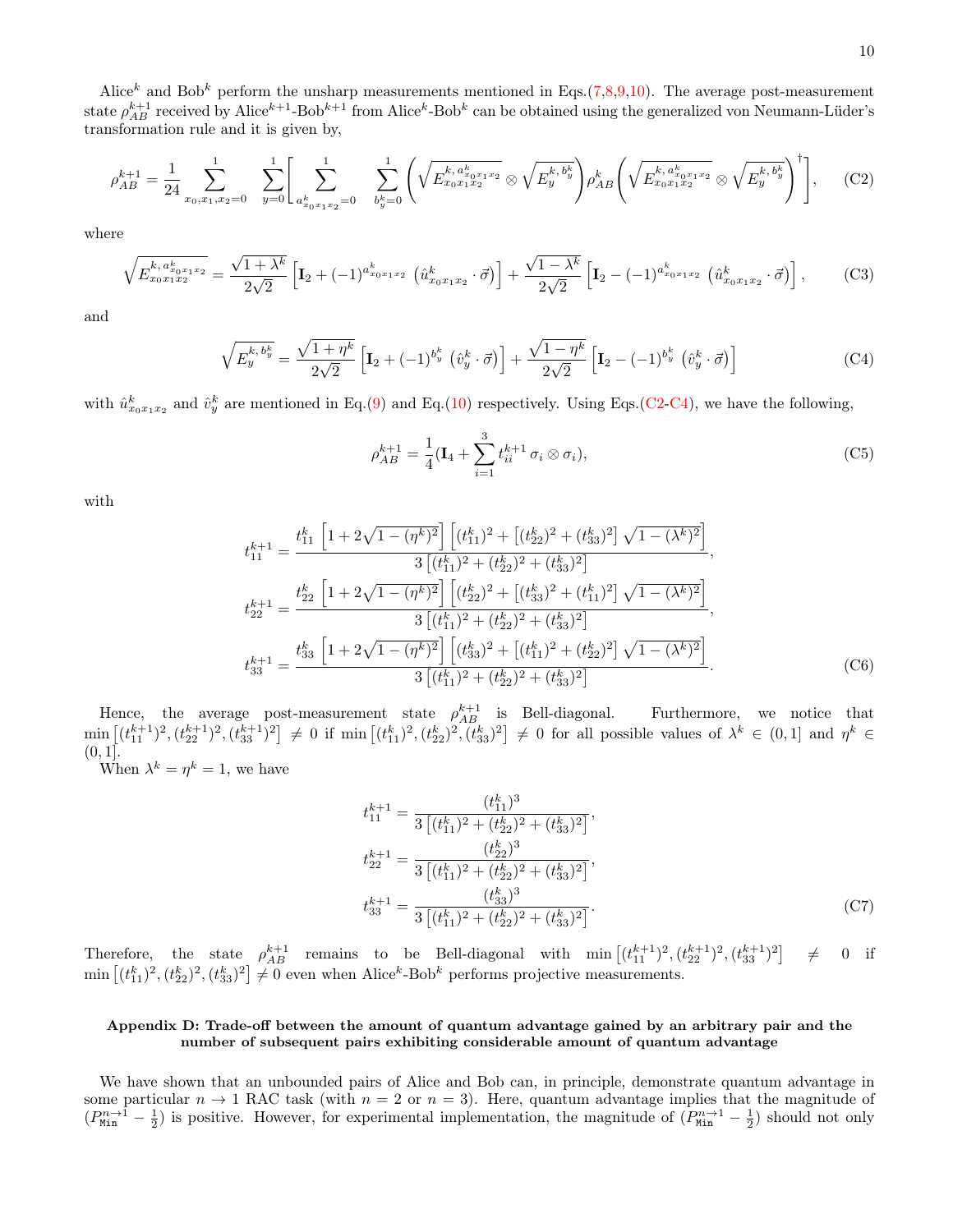<span id="page-10-0"></span>

| For $\rho_{AB}^{\perp} =  \psi^-\rangle\langle\psi^- $ |             |                |                                                 |                               |                                       |             |                                  |  |
|--------------------------------------------------------|-------------|----------------|-------------------------------------------------|-------------------------------|---------------------------------------|-------------|----------------------------------|--|
| Alice <sup>k</sup> -Bob <sup>k</sup>                   | $\lambda^k$ | $n^k$          | $\overline{P_\text{Min}^{2\to1}}$               | $\text{Alice}^k\text{-Bob}^k$ | $\lambda^k$                           | $n^{k}$     | $\overline{P_{\tt Min}^{2\to1}}$ |  |
| with $k =$                                             |             |                |                                                 | with $k =$                    |                                       |             |                                  |  |
|                                                        |             |                | 0.854                                           |                               |                                       | 0.340 0.340 | 0.541                            |  |
| ົ                                                      |             |                | 0.588                                           |                               |                                       |             | 0.833                            |  |
| ົ                                                      |             |                | 0.522                                           |                               |                                       |             | 0.583                            |  |
| $4, 5, 6, \cdots$                                      |             |                | $\overline{< P_{\tt Min}^{2 \to 1}}$<br>< 0.520 |                               |                                       |             | 0.521                            |  |
|                                                        |             | $5,6,7,\cdots$ |                                                 |                               | $P_{\texttt{Min}}^{2\to1}$<br>< 0.520 |             |                                  |  |

| For $\rho_{AB}^1 =  \psi^-\rangle\langle \psi^-$ |                   |          |                                                            |                                               |                |                                                     |                                       |  |
|--------------------------------------------------|-------------------|----------|------------------------------------------------------------|-----------------------------------------------|----------------|-----------------------------------------------------|---------------------------------------|--|
| Alice <sup>k</sup> -Bob <sup>k</sup>             | $\lambda^k$       | $\eta^k$ | $P_{\mathop{\rm Min}}^{2\to1}$                             | $\overline{\text{Alice}^k}$ -Bob <sup>k</sup> | $\lambda^k$    | $\eta^k$                                            | $P_{\mathsf{Min}}^{2\to1}$            |  |
| with $k =$                                       |                   |          |                                                            | with $k =$                                    |                |                                                     |                                       |  |
|                                                  | $0.340\,0.340$    |          | 0.541                                                      | 1                                             | 0.340   0.340  |                                                     | 0.541                                 |  |
| $\overline{2}$                                   | $0.340\, \,0.340$ |          | 0.538                                                      | $\overline{2}$                                |                | 0.340   0.340                                       | 0.538                                 |  |
| 3                                                |                   | 1        | 0.813                                                      | 3                                             |                | $0.340\,0.340$                                      | 0.536                                 |  |
| 4                                                | 1                 | 1        | 0.578                                                      | 4                                             |                | $0.340\,0.340$                                      | 0.534                                 |  |
| $\overline{5}$                                   | 1                 | 1        | 0.520                                                      | $\overline{5}$                                |                | 0.340   0.340                                       | 0.532                                 |  |
| $6, 7, 8, \cdots$                                | $\mathbf{1}$      | 1        | $\frac{1}{2}$ < $P_{\text{Min}}^{2 \rightarrow 1}$ < 0.520 | 6                                             |                | $0.340\,0.340$                                      | 0.530                                 |  |
|                                                  |                   |          |                                                            | 7                                             |                | $0.340\,0.340$                                      | 0.528                                 |  |
|                                                  |                   |          |                                                            | 8                                             | 0.340 0.340    |                                                     | 0.527                                 |  |
|                                                  |                   |          |                                                            | 9                                             | 0.340   0.340  |                                                     | 0.525                                 |  |
|                                                  |                   |          |                                                            | 10                                            |                | 0.340   0.340                                       | 0.524                                 |  |
|                                                  |                   |          |                                                            | 11                                            | $0.340\,0.340$ |                                                     | 0.522                                 |  |
|                                                  |                   |          |                                                            | 12                                            |                | $0.340\,0.340$                                      | 0.521                                 |  |
|                                                  |                   |          |                                                            | 13                                            |                | 0.340   0.340                                       | 0.520                                 |  |
|                                                  |                   |          |                                                            | $14, 15, 16, \cdots$                          |                | $\overline{0.340}$ $\overline{0.340}$ $\frac{1}{2}$ | $P_{\texttt{Min}}^{2\to1}$<br>< 0.520 |  |

TABLE I: Minimum success probabilities in  $2 \rightarrow 1$  RAC task (assisted with two bits, shared from a common source and having maximally mixed marginal at the receiver's end) by different consecutive pairs for different choices of  $\lambda^k$ ,  $\eta^k$  ( $k \in \{1, 2, \dots\}$ ). In each of the above tables, the initially shared two-qubit state is assumed to be singlet state,  $\rho_{AB}^1 = |\psi^-\rangle\langle\psi^-|$ . Here, all the numerical values are rounded to the third decimal places.

be positive, but also be large enough to be detected in real experiment. In order to explore this issue relevant for practical realization, we consider that the quantum advantage is 'significant' if  $P_{\text{Min}}^{n\to 1} \ge 0.520$ . Note, here the bound 0.520 is chosen as an example. One can choose any other bound depending on the precision of the experimental apparatus and the characteristics of the results described below will not change.

We observe that when an arbitrary pair gains a large amount of quantum advantage by performing projective measurements or unsharp measurements with the sharpness parameters being close to unity, then only few number of subsequent pairs will get 'significant' quantum advantage. On the other hand, when a pair gets a small amount of quantum advantage by performing unsharp measurements with the sharpness parameters being much less than unity, a larger number of subsequent pairs can achieve 'significant' quantum advantage. We will describe this aspect through a number of examples.

Let us consider that the singlet state is initially shared by the pair  $\text{Alice}^1\text{-}\text{Bob}^1$  and each of the multiple pairs performs  $2 \rightarrow 1$  RAC task assisted with two bits, shared from a common source and having maximally mixed marginal at the receiver's end. The results in this case are presented in Table [I.](#page-10-0) From this table, we observe that at most three consecutive pairs can show  $P_{\text{Min}}^{2\to1} \geq 0.520$  when all observers perform projective measurements. Next, consider the case when the first pair performs measurements with  $\lambda^1 = 0.340$  and  $\eta^1 = 0.340$  and all other pairs perform projective measurements. In this case, the minimum success probability for the first pair is reduced compared to the previous case (with  $\lambda^1 = 1$  and  $\eta^1 = 1$ ), but the maximum number of pairs exhibiting  $P_{\text{Min}}^{2 \to 1} \ge 0.520$  is increased to four. Now, consider that the first and second pairs perform unsharp measurements with  $\lambda^1 = 0.340$ ,  $\eta^1 = 0.340$ ,  $\lambda^2 = 0.340$ ,  $\eta^2 = 0.340$  and all other pairs perform projective measurements. In this case, the minimum success probability for the second pair is reduced compared to the case with  $\lambda^2 = 1$  and  $\eta^2 = 1$ , and the maximum number of pairs exhibiting  $P_{\text{Min}}^{2\to1} \geq 0.520$  is further increased to five. Proceeding in this way, we find out that when all the pairs perform measurements with  $\lambda^k = 0.340$  and  $\eta^k = 0.340$  ( $k \in \{1, 2, \dots\}$ ), then the maximum number of pairs exhibiting  $P_{\text{Min}}^{2 \to 1} \ge 0.520$  is increased to thirteen.

Next, let us focus on the  $3 \rightarrow 1$  RAC task assisted with two bits shared from a common source. Here also, consider that the singlet state is initially shared by the pair Alice<sup>1</sup>-Bob<sup>1</sup>. The results in this case are presented in Table [II.](#page-11-1)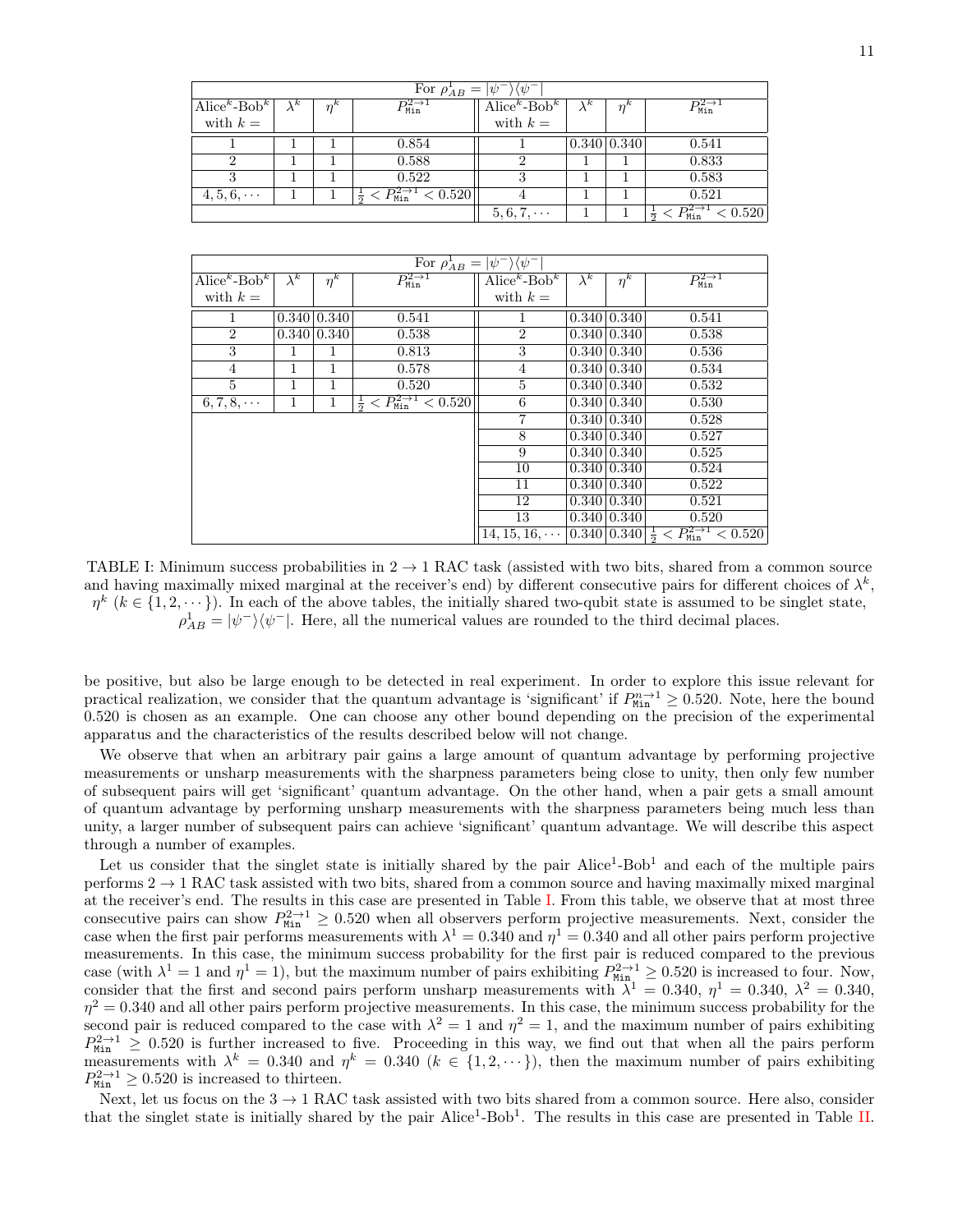<span id="page-11-1"></span>

| For $\rho_{AB}^1 =  \psi^-\rangle\langle\psi^-$ |    |         |                                                 |                                                 |             |               |                                         |  |
|-------------------------------------------------|----|---------|-------------------------------------------------|-------------------------------------------------|-------------|---------------|-----------------------------------------|--|
| $ \text{Alice}^k\text{-Bob}^k $                 | λĸ | $n^{k}$ | $\bar{P}_{\tt Min}^{\overline{3}\to 1}$         | $\overline{\text{Alice}}^k\text{-}\text{Bob}^k$ | $\lambda^k$ | $n^k$         | $\overline{P_{\tt Min}^{3\to1}}$        |  |
| with $k =$                                      |    |         |                                                 | with $k =$                                      |             |               |                                         |  |
|                                                 |    |         | 0.789                                           |                                                 |             | 0.370   0.370 | 0.540                                   |  |
|                                                 |    |         | 0.532                                           |                                                 |             |               | 0.762                                   |  |
| $3, 4, 5, \cdots$                               |    |         | , $\overline{< P_{\tt Min}^{3\to1}}$<br>< 0.520 |                                                 |             |               | 0.529                                   |  |
|                                                 |    |         |                                                 | $4, 5, 6, \cdots$                               |             |               | $\sqrt{P_{\tt Min}^{3\to1}}$<br>< 0.520 |  |

| For $\rho_{AB} =  \psi^{-}\rangle \langle \psi^{-}$ |             |                |                                                                  |                     |             |                |                                                                                            |  |  |
|-----------------------------------------------------|-------------|----------------|------------------------------------------------------------------|---------------------|-------------|----------------|--------------------------------------------------------------------------------------------|--|--|
| Alice <sup>k</sup> -Bob <sup>k</sup>                | $\lambda^k$ | $\eta^k$       | $P_{\text{Min}}^{3\rightarrow1}$                                 | $Alice^k\n-Bob^k$   | $\lambda^k$ | $n^{k}$        | $P_{\tt Min}^{3\to1}$                                                                      |  |  |
| with $k =$                                          |             |                |                                                                  | with $k =$          |             |                |                                                                                            |  |  |
|                                                     |             | $0.370\,0.370$ | 0.540                                                            |                     |             | $0.370\,0.370$ | 0.540                                                                                      |  |  |
| $\overline{2}$                                      |             | 0.370(0.370)   | 0.536                                                            | $\overline{2}$      |             | $0.370\,0.370$ | 0.536                                                                                      |  |  |
| 3                                                   |             |                | 0.738                                                            | 3                   |             | $0.370\,0.370$ | 0.532                                                                                      |  |  |
| $\overline{4}$                                      |             | 1              | 0.526                                                            | 4                   |             | $0.370\,0.370$ | 0.530                                                                                      |  |  |
| $5,6,7,\cdots$                                      |             |                | $\overline{{}< P_{\tt Min}^{3\to1}}$<br>< 0.520<br>$\frac{1}{2}$ | 5                   |             | $0.370\,0.370$ | 0.527                                                                                      |  |  |
|                                                     |             |                |                                                                  | 6                   |             | $0.370\,0.370$ | 0.524                                                                                      |  |  |
|                                                     |             |                |                                                                  |                     |             | $0.370\,0.370$ | 0.522                                                                                      |  |  |
|                                                     |             |                |                                                                  | 8                   |             | $0.370\,0.370$ | 0.520                                                                                      |  |  |
|                                                     |             |                |                                                                  | $9, 10, 11, \cdots$ |             |                | $\left[0.370\right]\left[0.370\right]\frac{1}{2} < P_{\text{Min}}^{3\rightarrow1} < 0.520$ |  |  |

TABLE II: Minimum success probabilities in  $3 \rightarrow 1$  RAC task (assisted with two bits shared from a common source) by different consecutive pairs for different choices of  $\lambda^k$ ,  $\eta^k$  ( $k \in \{1, 2, \dots\}$ ). In each of the above tables, the initially shared two-qubit state is assumed to be singlet state,  $\rho_{AB}^1 = |\psi^{-}\rangle\langle\psi^{-}|$ . Here, all the numerical values are rounded to the third decimal places.

From this table, it can be noticed that at most two consecutive pairs can achieve  $P_{Min}^{3\to1} \ge 0.520$  contingent upon performing projective measurements by all pairs. Next, consider that the first pair performs unsharp measurements associated with  $\lambda^1 = 0.370$  and  $\eta^1 = 0.370$  and each of the other pairs performs projective measurements. In this case, we observe that the minimum success probability for the first pair is reduced compared to the previous case with  $\lambda^1 = 1$  and  $\eta^1 = 1$ , but the maximum number of pairs exhibiting  $P_{\text{Min}}^{3\to 1} \ge 0.520$  is increased to three. Next, we consider that the first pair and second pair perform unsharp measurements with  $\lambda^1 = 0.370$ ,  $\eta^1 = 0.370$  and  $\lambda^2 = 0.370$ ,  $\eta^2 = 0.370$  respectively. All other pairs perform projective measurements. In this case, the minimum success probability for the second pair is decreased compared to the case with  $\lambda^2 = 1$  and  $\eta^2 = 1$ . On the other hand, the maximum number of pairs exhibiting  $P_{\text{Min}}^{3\to1} \ge 0.520$  is further increased to four. Following this approach, we find out that when all the pairs perform unsharp measurements with  $\lambda^k = 0.370$  and  $\eta^k = 0.370$  for all  $k \in \{1, 2, \dots\}$ , the maximum number of pairs exhibiting  $P_{\text{Min}}^{3\to1} \ge 0.520$  becomes eight.

It can be easily checked that the above aspects remain unaltered when the sequential execution of the aforementioned  $n \to 1$  RAC task (with  $n = 2$  or  $n = 3$ ) is initiated with an appropriate Bell-diagonal two-qubit (entangled or separable) state given by Eq.[\(2\)](#page-2-1) with  $k = 1$  and  $\min_{i \leq n} [(t_{ii}^1)^2] \neq 0$  and for different choices of the sharpness parameters. Therefore, we can conclude that there may exist a trade-off relation between the amount of quantum advantage gained by an arbitrary pair and the number of subsequent pairs exhibiting  $P_{\text{Min}}^{n \to 1} \ge 0.520$ . Importantly, any of these two quantities can be increased at the expense of the other by suitably choosing the sharpness parameters associated with the measurements.

## <span id="page-11-0"></span>Appendix E: Proof of Corollary [2](#page-3-1) and Corollary [3](#page-4-3)

Suppose Alice<sup>k</sup>-Bob<sup>k</sup> performs the aforementioned  $2 \to 1$  RAC task with probability  $p_k$  and the aforementioned  $3 \rightarrow 1$  RAC with probability  $1 - p_k$  (with  $0 \leq p_k \leq 1$ ) using the following Bell-diagonal two-qubit state,

$$
\rho_{AB}^k = \frac{1}{4} (\mathbf{I}_4 + \sum_{i=1}^3 t_{ii}^k \sigma_i \otimes \sigma_i),
$$
 (E1)

where  $(t_{uy}^k)^2 \ge (t_{vv}^k)^2 \ge (t_{ww}^k)^2 > 0$  for an arbitrary choice of  $u \ne v \ne w \in \{1,2,3\}$ . This implies that  $\min\left[(t_{11}^k)^2,(t_{22}^k)^2\right] \neq 0$  and  $\min\left[(t_{11}^k)^2,(t_{22}^k)^2,(t_{33}^k)^2\right] \neq 0$ . Hence, while performing the  $2 \rightarrow 1$  RAC, this state